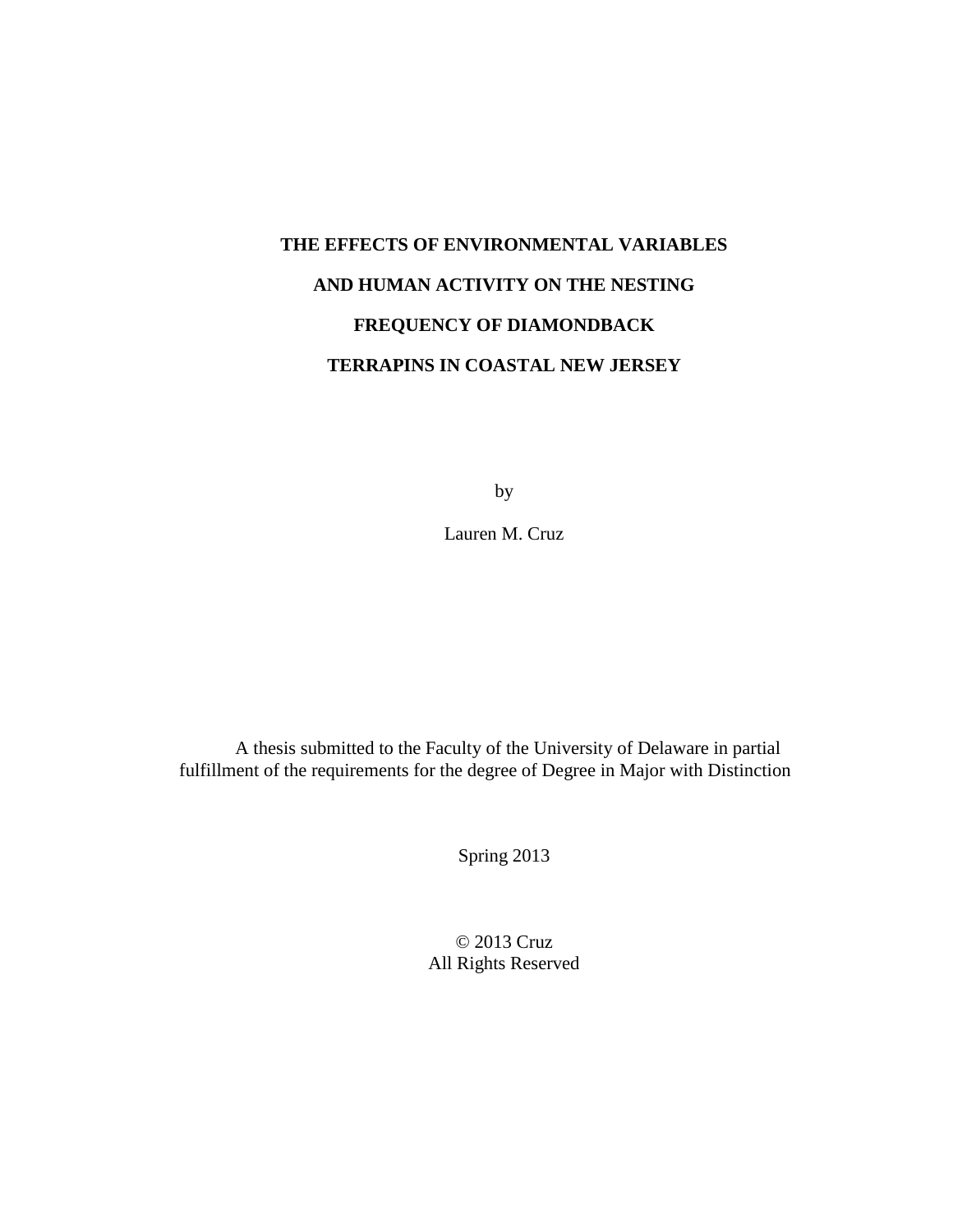# **THE EFFECTS OF ENVIRONMENTAL VARIABLES AND HUMAN ACTIVITY ON THE NESTING FREQUENCY OF DIAMONDBACK TERRAPINS IN COASTAL NEW JERSEY**

by

Lauren M. Cruz

| Approved: |                                                                   |
|-----------|-------------------------------------------------------------------|
|           | Christopher Williams, Ph. D.                                      |
|           | Professor in charge of thesis on behalf of the Advisory Committee |
|           |                                                                   |
| Approved: |                                                                   |
|           | John Wnek, Ph. D                                                  |
|           | Professor in charge of thesis on behalf of the Advisory Committee |
|           |                                                                   |
| Approved: |                                                                   |
|           | Charles Bartlett, Ph. D.                                          |
|           | Committee member from the Department of Agricultural and Natural  |
|           | Resources                                                         |
|           |                                                                   |
| Approved: |                                                                   |
|           | Kalmia Kniel, Ph. D                                               |
|           | Committee member from the Board of Senior Thesis Readers          |
|           |                                                                   |
| Approved: |                                                                   |
|           | Michelle Provost-Craig, Ph.D.                                     |
|           | Chair of the University Committee on Student and Faculty Honors   |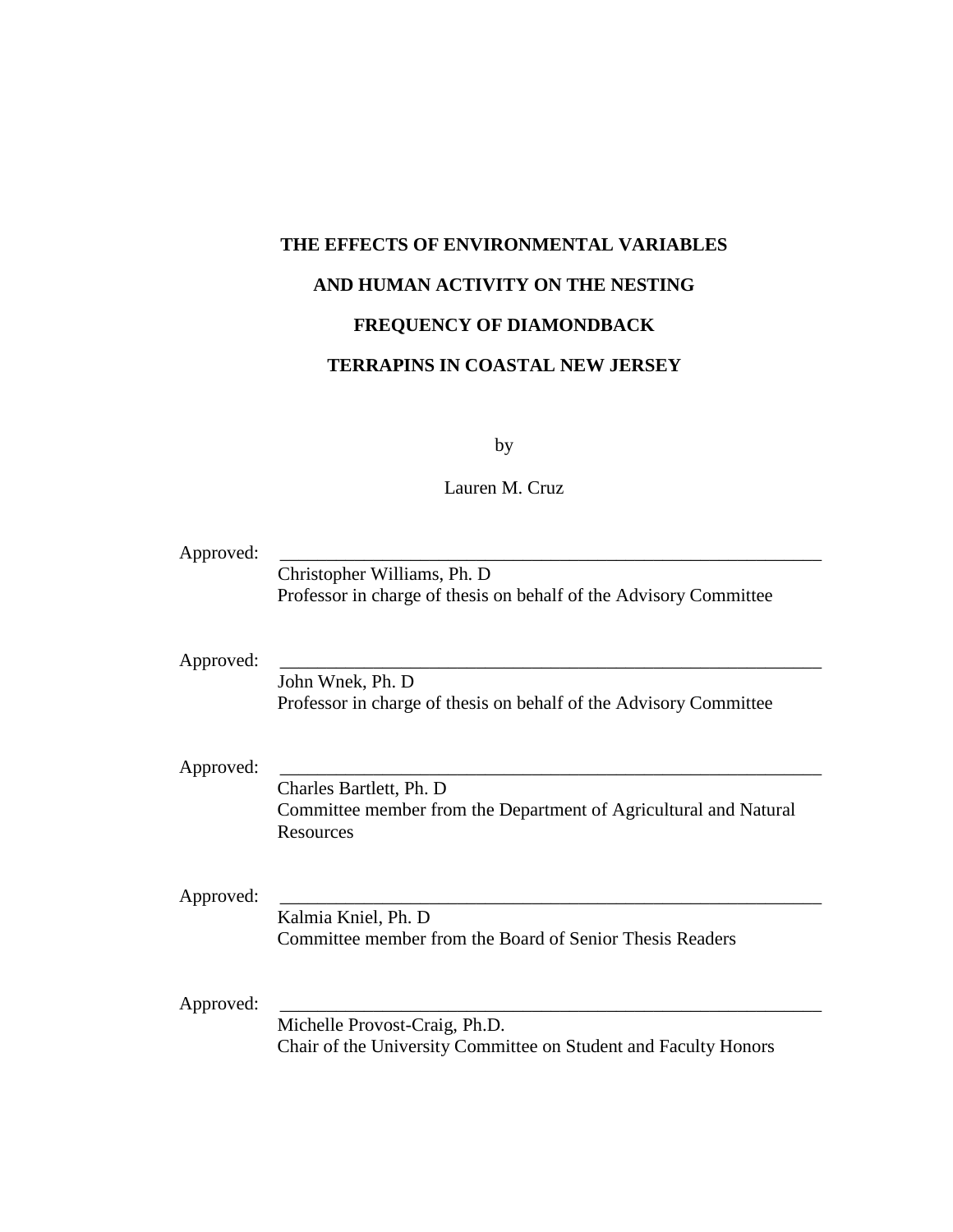#### **ACKNOWLEDGMENTS**

I would like to thank my thesis director, Dr. Williams for his patience and guidance throughout this project as well as giving me this opportunity. A huge thanks to Dr. Wnek for being my mentor for a second time, sparking my interest in nesting turtles as well as teaching me so many things that are vital for future projects I may work on. I would also want to extend my gratitude to Dr. Kniel for keeping me on task and Dr. Bartlett for stepping in as my  $2^{nd}$  reader on such short notice. Also, thanks to Dr. Tallamy for his ongoing support. Thanks to the Project Terrapin team for helping me collect data and survey on field days. Also, I would like to thank the team at Sedge Island Natural Resource Education Center, especially Tony and Jackie Rainero for your ongoing support and hospitality during this project. I cannot thank the University of Delaware's office of Undergraduate Research enough for providing this amazing program and giving me this chance to test my skills and enhance my research techniques. Lastly, thanks to my friends and family for your encouragement and support throughout this process.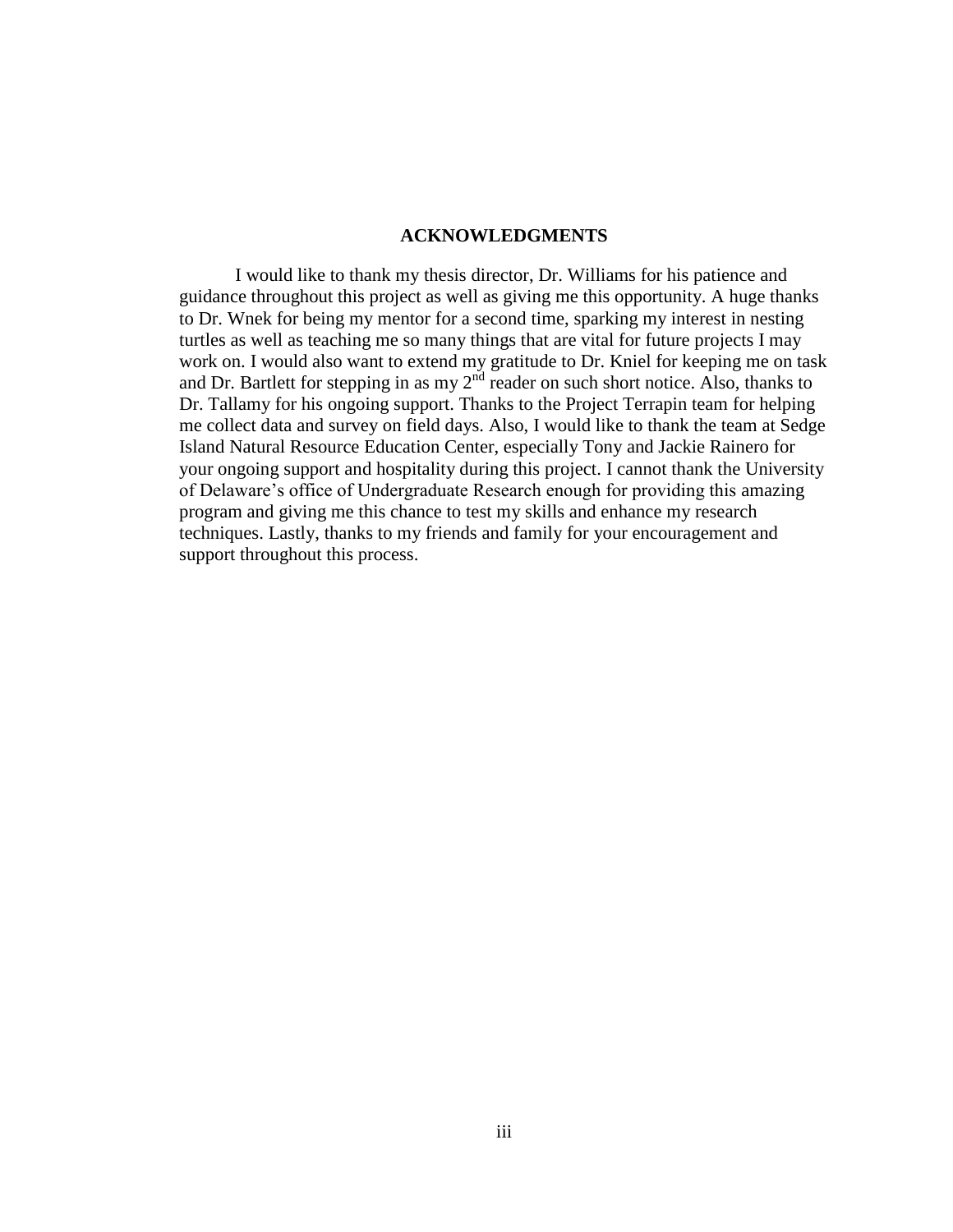### **TABLE OF CONTENTS**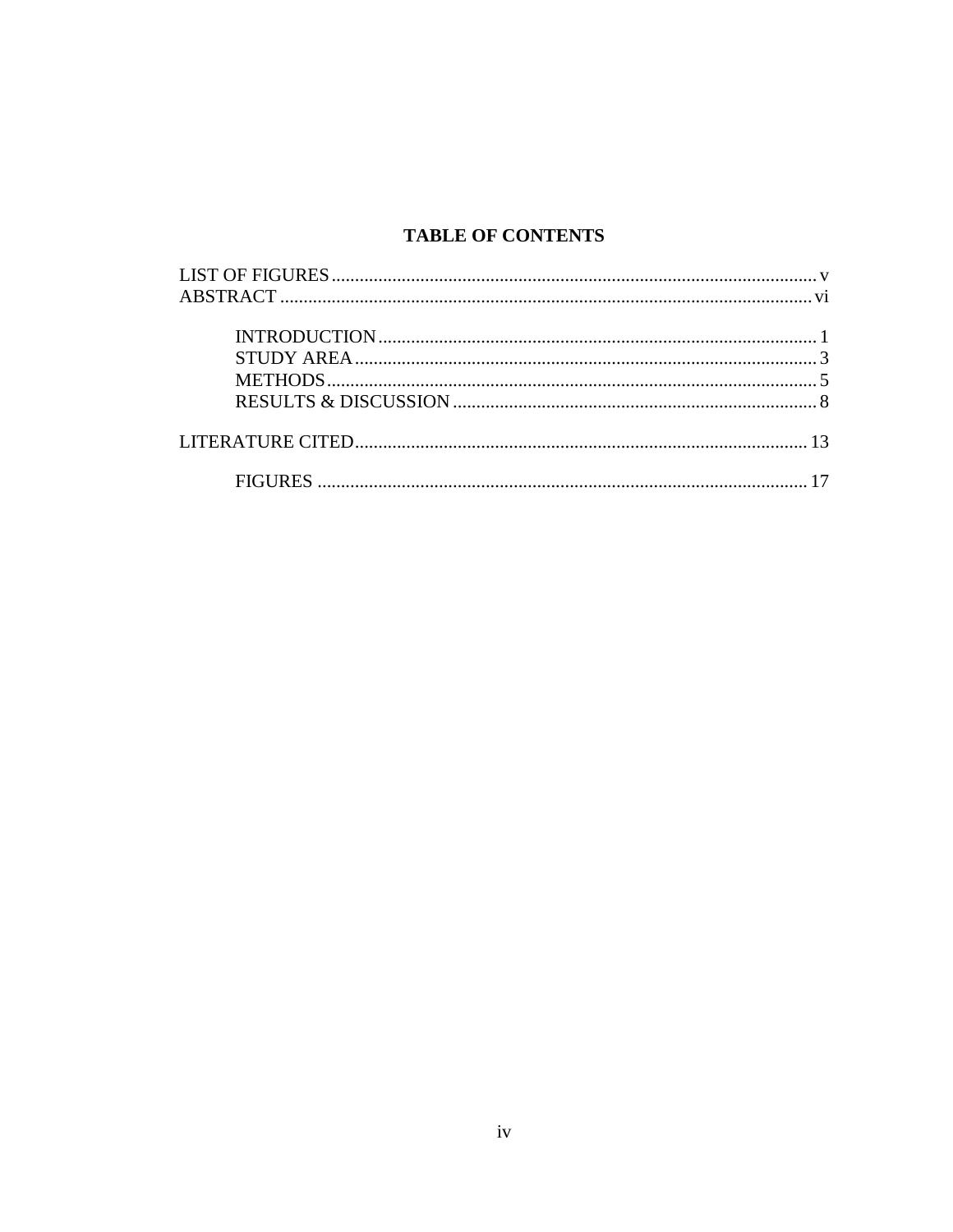## **LIST OF FIGURES**

<span id="page-4-0"></span>

| Figure 1 | Study area, south side of Sedge Island in the Barnegat Bay, NJ 17        |
|----------|--------------------------------------------------------------------------|
| Figure 2 | A nesting terrapin on North Sedge Island, NJ. Installation of notches in |
| Figure 3 | Terrapin landing frequency vs. human crossing frequency and date  18     |
| Figure 4 | Landing frequency vs. human crossing frequency and time  19              |
| Figure 5 |                                                                          |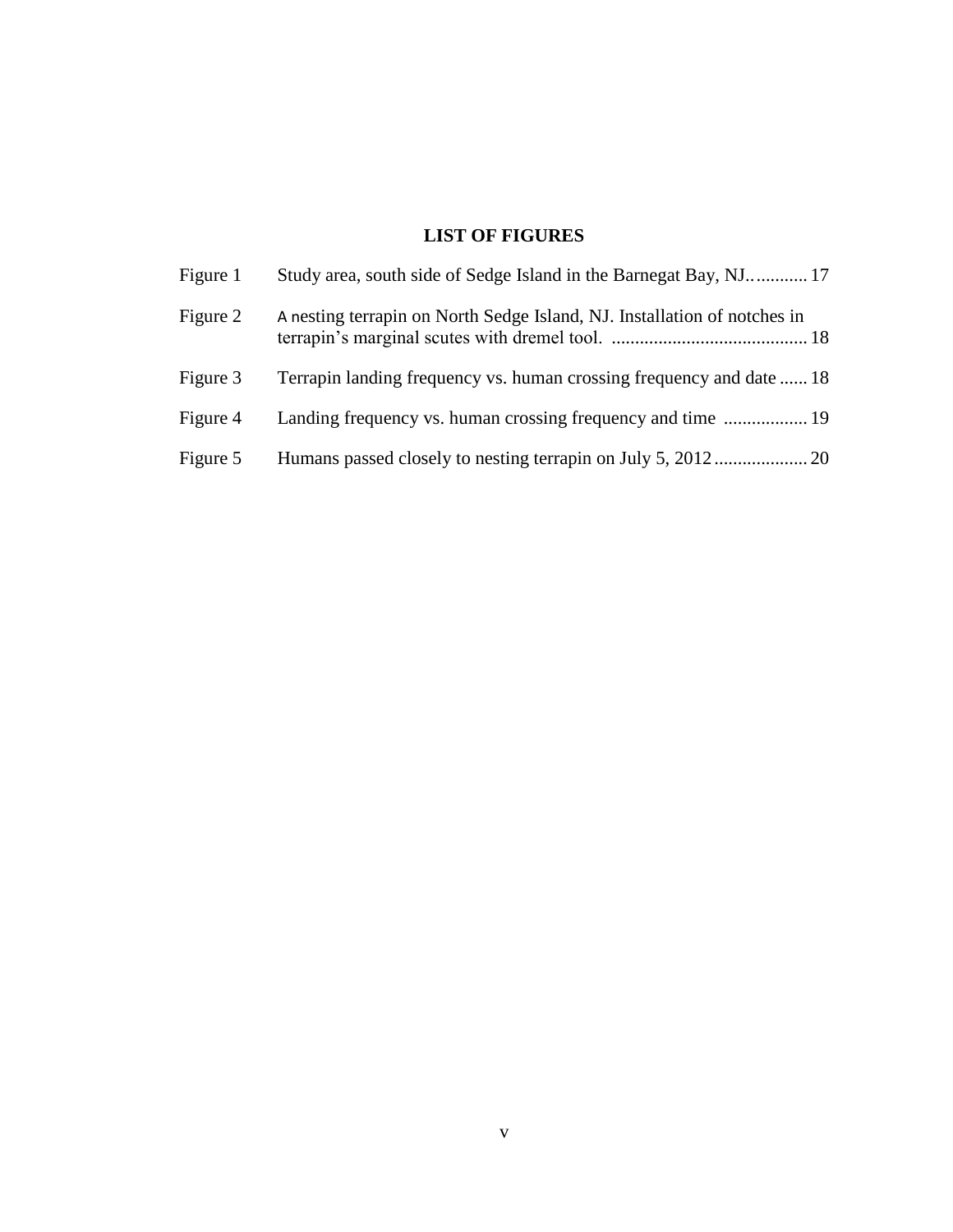#### **ABSTRACT**

<span id="page-5-0"></span>Wildlife is constantly at risk due to many anthropogenic and environmental factors. The diamondback terrapin *(Malaclemys terrapin)*, a small estuarine species of emydid turtle is no exception as they are currently rated as a species of concern in many states on the East Coast including Delaware and New Jersey and have been declining throughout their range. There is concern that increased anthropogenic disturbances could be influencing terrapin population declines especially during their nesting season in late May-July. In addition, water temperature drops, possibly due to upwelling events have been observed to decrease foraging and possibly terrapin nesting activity. Using a backwards stepwise linear regression, I tested the effects of environmental factors such as average air temperature, landing location, date, tides, average water temperature, moon phases and rain presence, on terrapin landings on North Sedge Island in Barnegat Bay, New Jersey 8 June 2012- 17 July 2012. The best fit model indicated date, time, and location were most correlated to nesting frequency. While human activity was not a significant predictor in my final model, anecdotal observations indicated a possible relationship may occur and biologists are encouraged to further investigate this variable due to the high management implication in the very developed coastal New Jersey.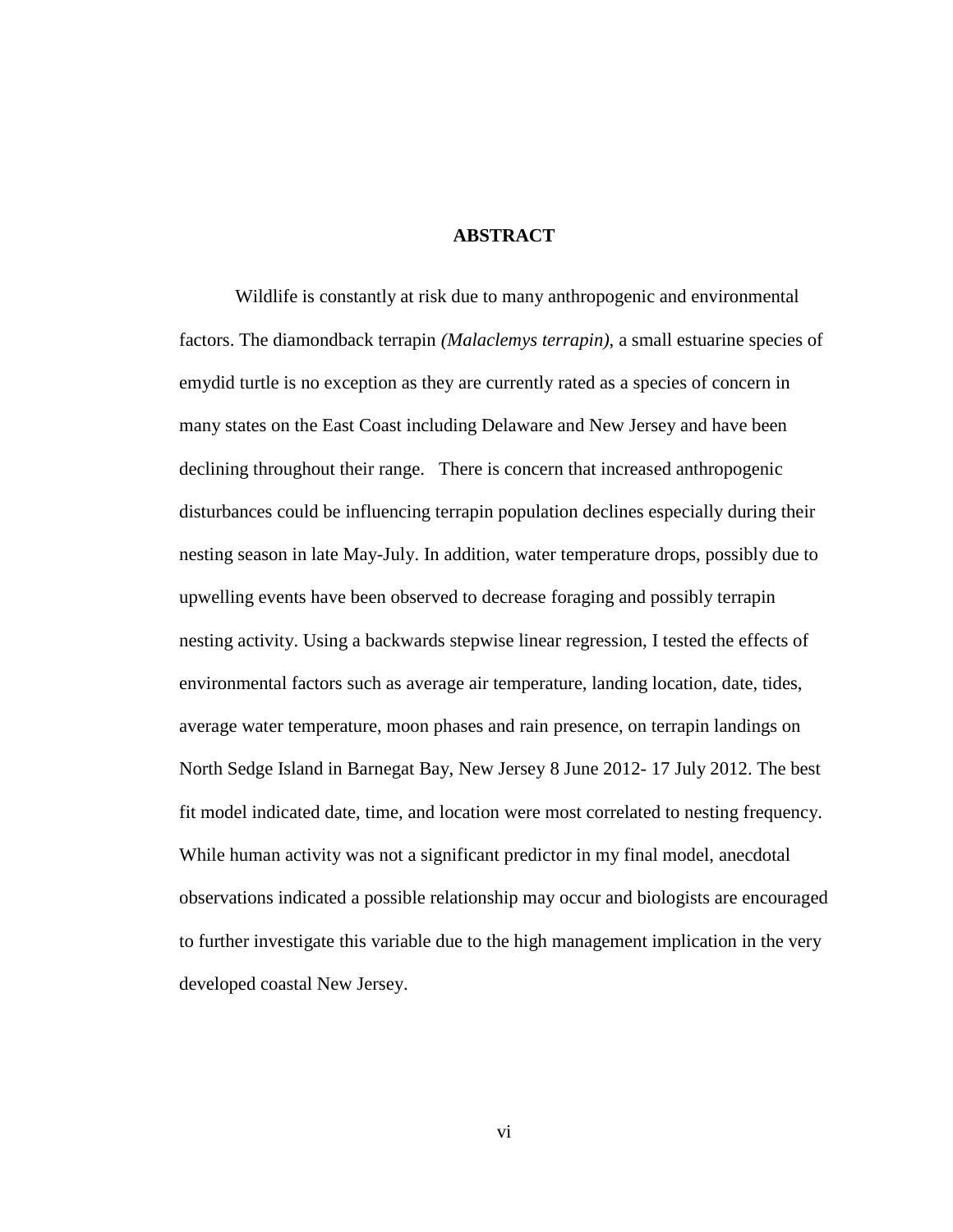#### **Chapter 1**

#### **INTRODUCTION**

<span id="page-6-0"></span>The diamondback terrapin (*Malaclemys terrapin)* is an endemic emydid turtle to coastal wetlands (Ernst et al. 1994) and brackish waters along the east coast (Daiber 1982). Female terrapins nest above the tidal line on bay beaches and areas that are high in sand composition (Burger and Montevecchi 1975). The average diamondback terrapin clutch size is 10 eggs with the range of 4–18 eggs per clutch (Daiber 1982). In New Jersey, terrapins nest from May through July (Burger and Montevecchi 1975), with some females returning multiple times in one nesting season (Feinberg and Burke 2003, Wnek 2010). Although the age of terrapins is hard to determine, it is predicted that terrapins have a lifespan of 50 years with sexual maturity in females between ages 8–13 (Roosenburg 1990). Females have a high proximity to return to the same dune area to nest year after year (Burger 1977).

Declines in diamondback terrapin populations have been noted throughout their range (Seigel and Gibbons 1995) and may be due to human-induced habitat loss, road mortality and commercial harvest for food (Seigel and Gibbons 1995, Wood and Herlands 1997). Human activity has also caused turtles to become more concentrated on the beach when basking, with some turtles going as far to stack themselves on top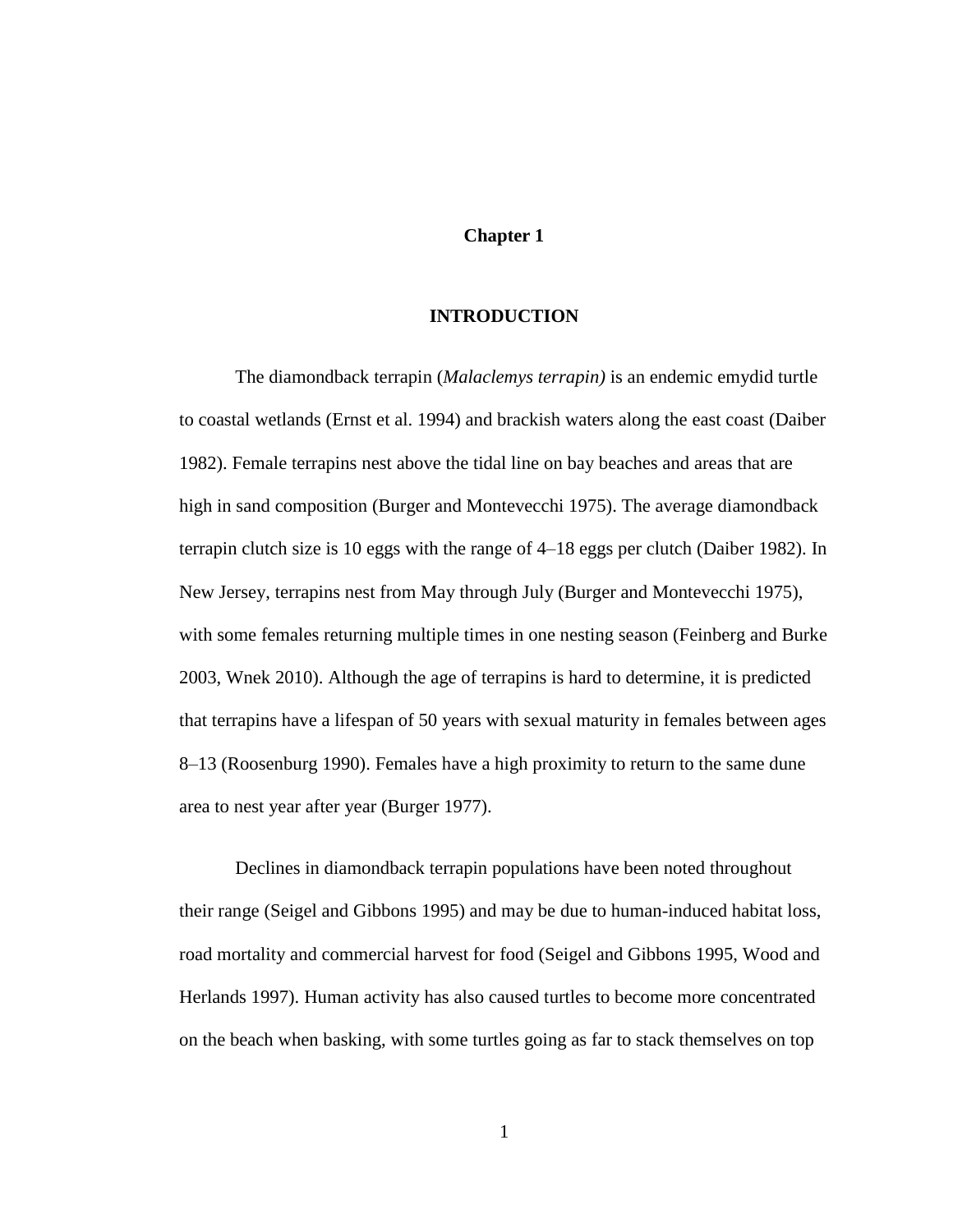of others (Moore 2006). However, it is unknown how human activity may affect terrapin nesting initiation and success.

In addition to anthropogenic disturbances, environmental variables such as water temperature may play a role to either increase or decrease terrapin nesting. Coastal upwelling events bring nutrient-rich, cooler water to near-shore areas and estuarine waters depending on proximity to an inlet (Glenn et.al. 1996). Additionally, Nor'easter storms bring cold rain water that causes an event that may be similar to an upwelling. In aquatic turtles, a water temperature of  $16<sup>0</sup>C$  or greater increases foraging activity (Ackerman 2008). Diamondback terrapins are more sensitive, exhibiting a sharp decrease in foraging activity below 20°C due to their depressed metabolic state at cooler temperatures (Davenport and Ward 1993). If this colder, nutrient-rich water is brought to terrapin nesting sites, it is unknown whether terrapins will spend less of their time nesting due to the lowered metabolic state.

Because little is known about the effects of natural and anthropogenic disturbances and stochasticity on terrapin nest initiation and success, my objective was to assess the effects of a series of environmental variables and human activity on nesting frequency on North Sedge Island in Barnegat Bay, New Jersey, during the summer of 2012. This research will potentially benefit management of diamondback terrapins in the face of increased human impact on New Jersey coastal habitats.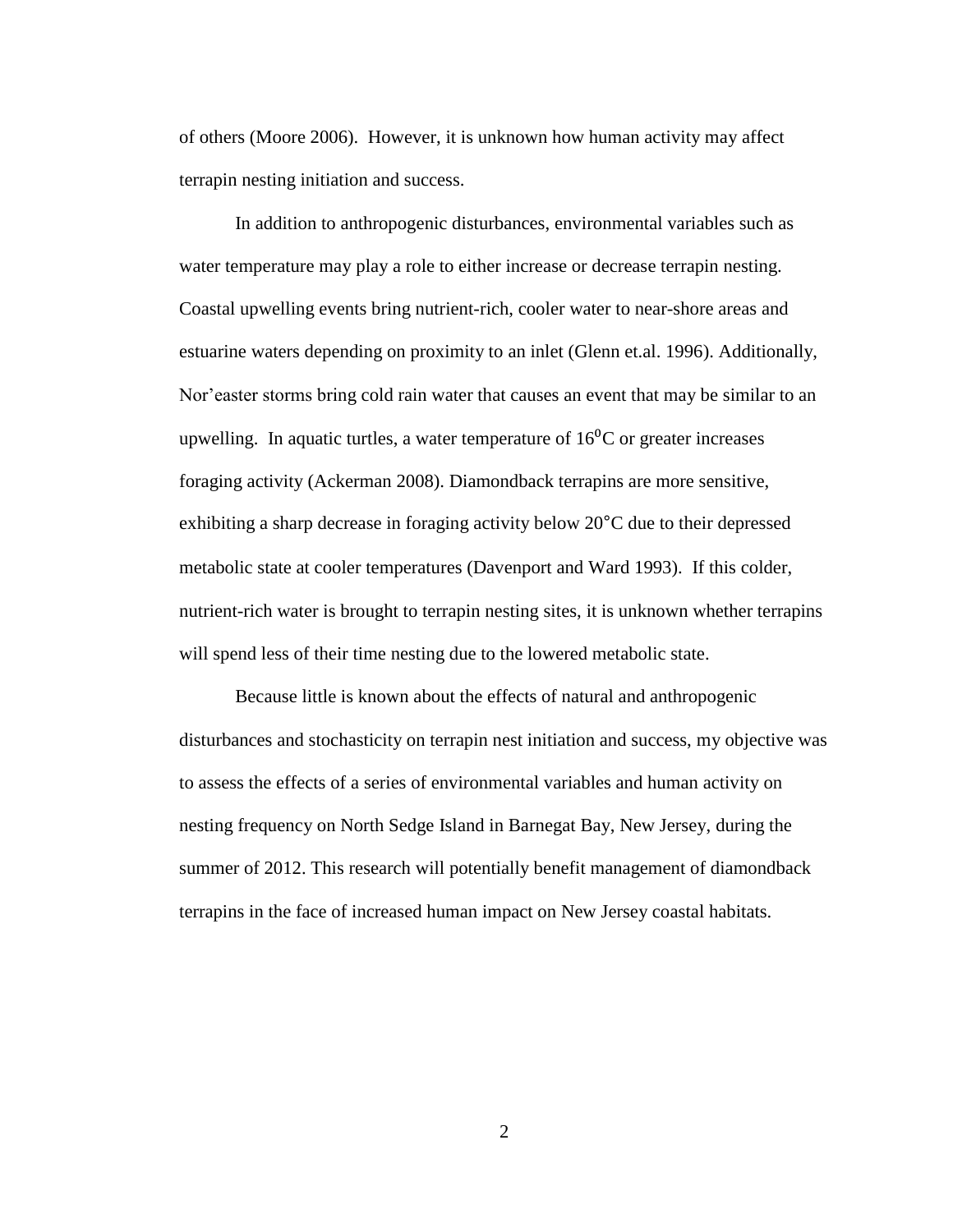#### **Chapter 2**

#### **STUDY AREA**

<span id="page-8-0"></span>I conducted my research on North Sedge Island in Barnegat Bay, New Jersey, U.S.A. (057545/ 4427903 UTMs). North Sedge Island is approximately 1 km west of Island Beach State Park (IBSP) and is managed by the New Jersey Division of Fish and Wildlife (NJDFW) within the Marine Conservation Zone established in 2003. It is also approximately 1 km from the Barnegat Inlet. Diamondback terrapins have been studied at Sedge Island for over 11 breeding seasons with over 350 terrapins being processed and caught during that time (J. P. Wnek, personal communication). Female terrapins nest on this island from late May to mid July (Burger and Montevecchi 1975) and have an average clutch size of 12.5 eggs (J. P. Wnek, personal communication). The island is part of a salt marsh with nestings recorded on the south side of the island (Figure 1). Nesting sites are man-made, characterized by grassless patches of loamy sand.

The only means of transportation to and from the island is via privately owned boats and special permission needs to be granted to visitors to the island. There are two buildings on North Sedge Island, the Sedge Island Natural Resource Education Center and the Raniero's boat house. The Sedge Island Natural Resource Education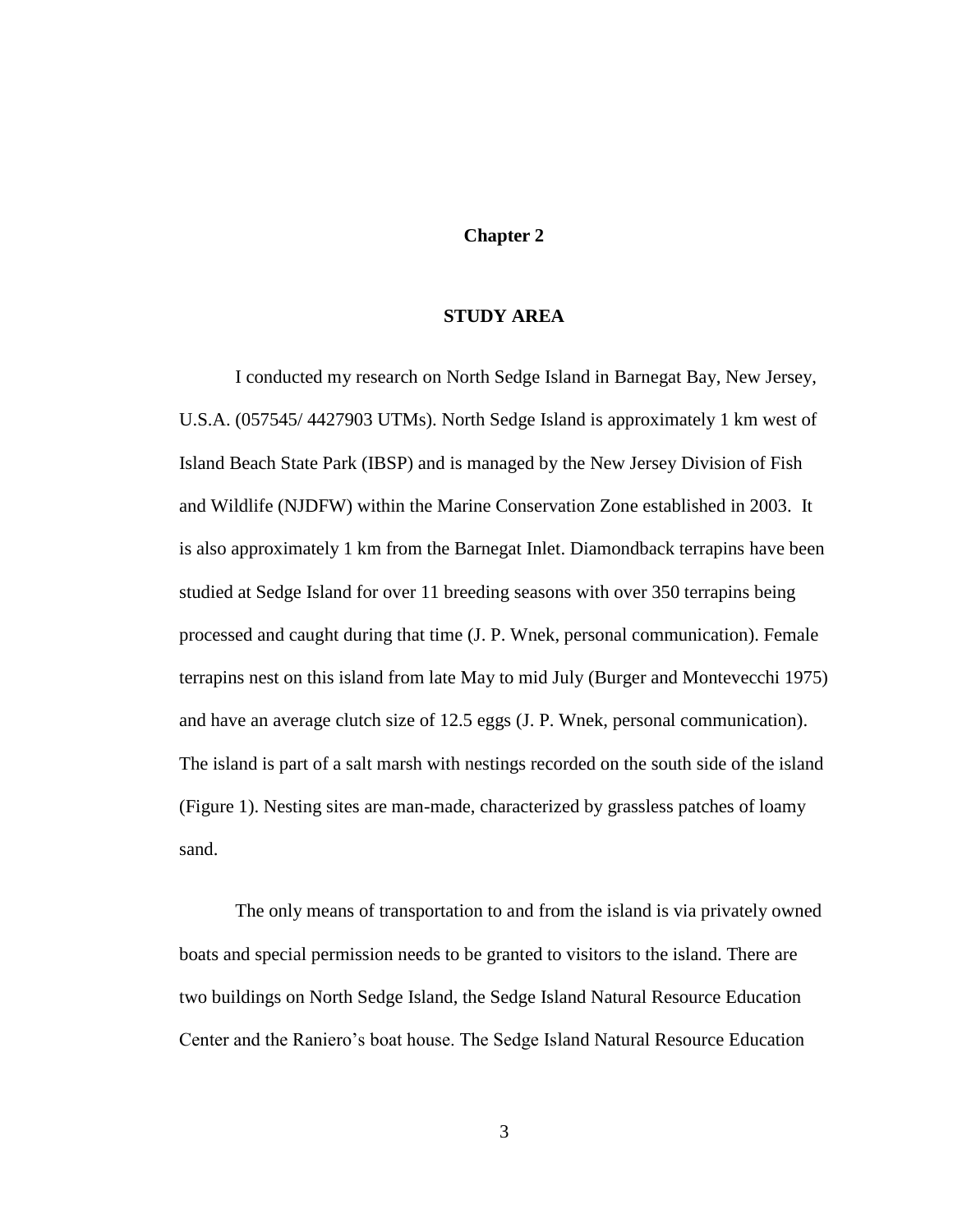Center houses educational and recreational groups that visit through programming with the NJDFW throughout the year although most groups are scheduled to stay during the summer months (June-September). Groups can vary in size from 6–30 people, and can range in ages from 11–70 years old. Groups may also stay on the island for a day trip or overnight for <5 days. The Raniero's boat house is the residence of Jackie and Tony Raniero, the caretakers of the island. Jackie and Tony maintain the island in tasks such as lawn mowing, building extensions, maintenance of the Education Center and terrapin capture. They spend most of the summer months on the island, returning to the mainland only for groceries and supplies.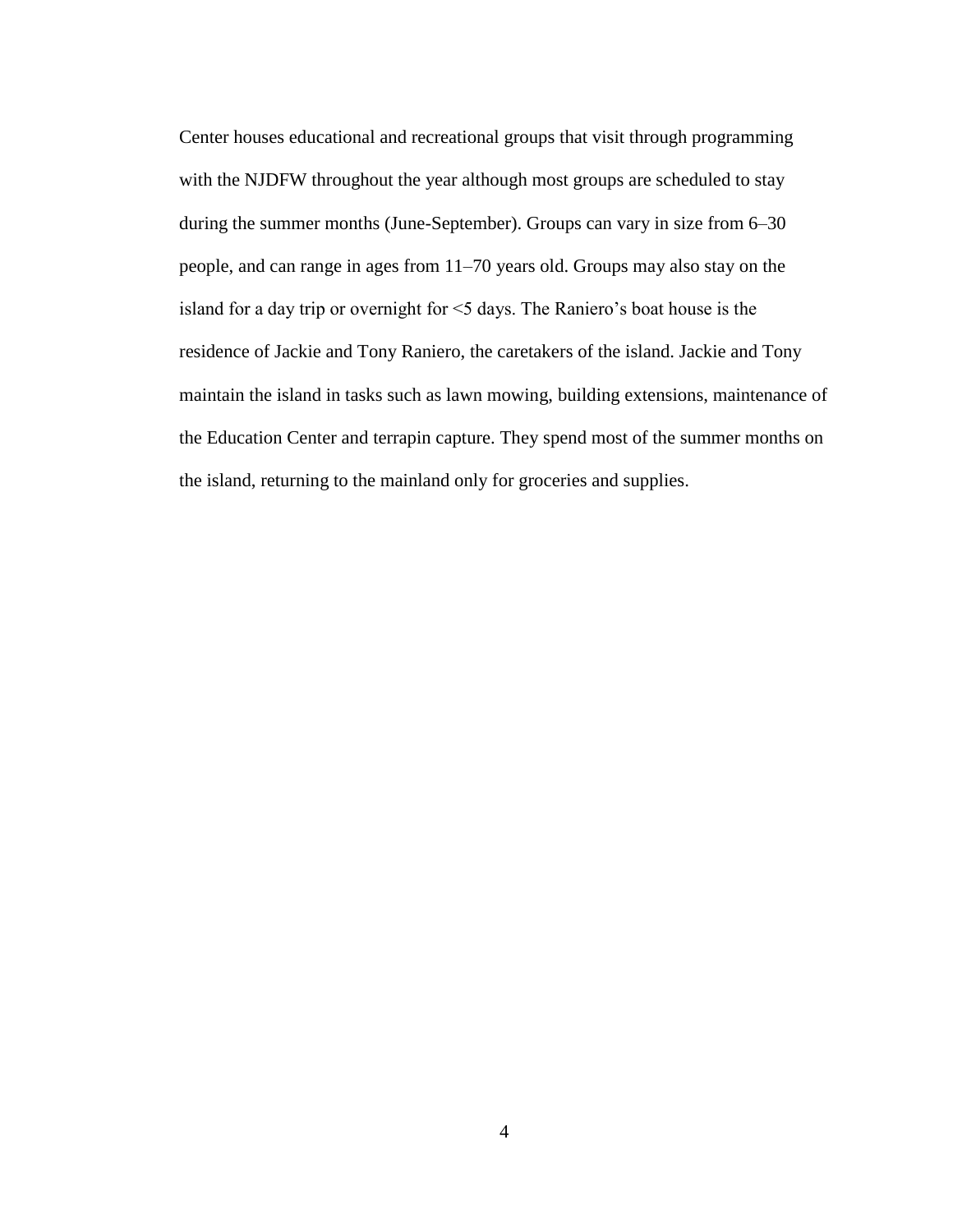#### **Chapter 3**

#### **METHODS**

<span id="page-10-0"></span>I monitored the East and West Lawns on the south side of the Island from the North Deck of the Sedge Island Education Center. Additionally, I would survey the island on walks around its south side. I did this from 8 June - 17 July 2012, 4–5 times a week between the hours of 8:00AM–12:00PM to process terrapins. I considered terrapin landings interchangeably with terrapin nestings because terrapins that land during nesting season (late May to mid July) are landing to nest. Once a nesting terrapin was located, I would keep my distance and observe her until she had finished digging her nest. Not all digging involved the laying of the nest. Female terrapins would sometimes partake in false digs, without actually laying a clutch (Feinburg and Burke 2003). I would then catch the terrapin if she tried to return to the water or as soon as she finished laying her clutch. Some terrapins were captured from residents on the island while I was absent and I would process them the following day.

To process the terrapin, we would record her designated notch code and Passive Integrated Transponder (PIT) tag number (Figure 2). If a notch code and PIT tag was not present, we would install them (J. P. Wnek, personal communication). I also took physical measurements including carapace and plastron width and length,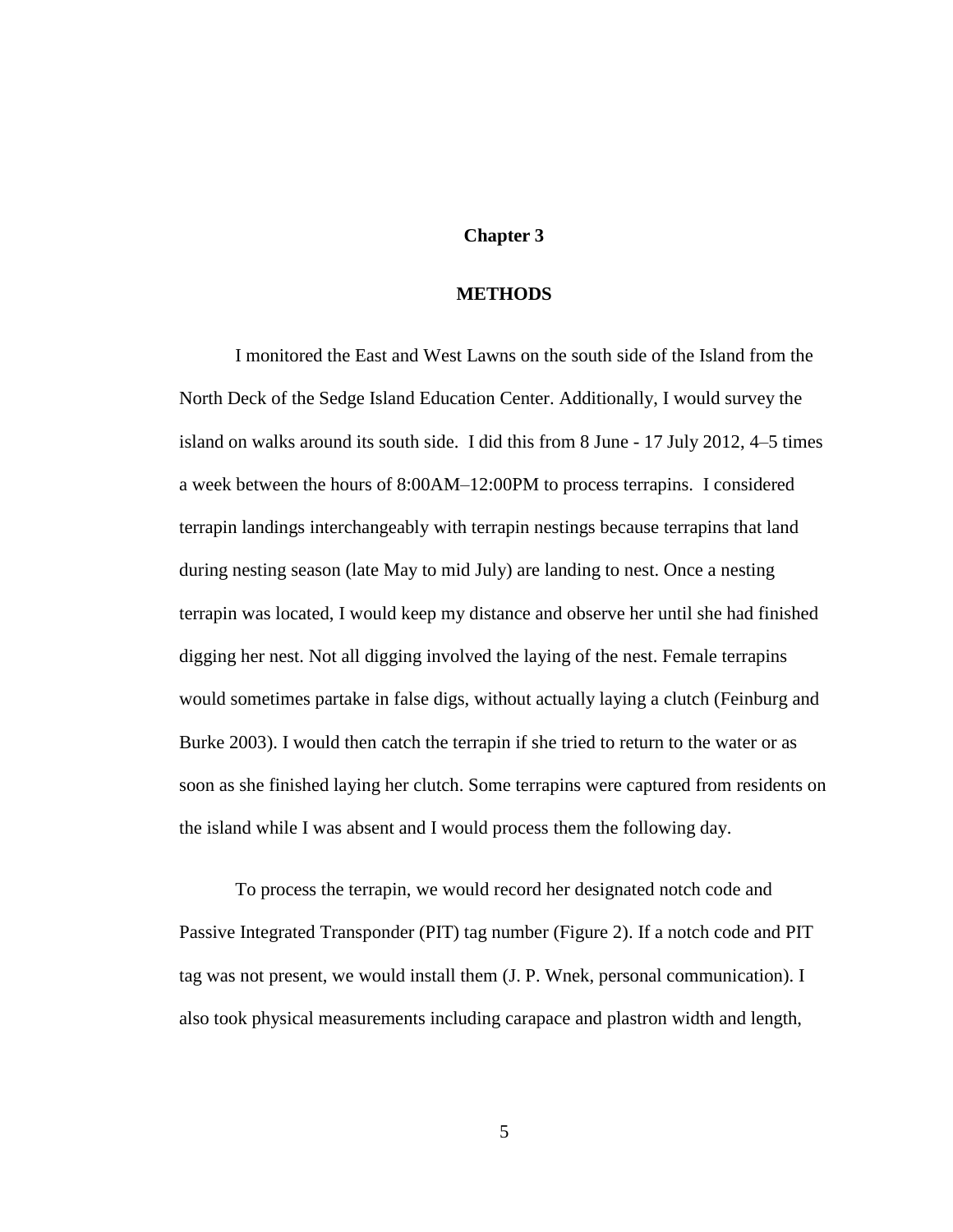estimated aging of the terrapin based on shell growth lines and recorded the date and time that she landed. This temporal data as well as a count of terrapin landings were applied to my research.

For all terrapin landings, I recorded 1) Julian date (between 8 June - 17 July 2012), 2) time (in 3 hour blocks over 24 hours starting at 5:30AM), 3) average water temperature during the 3 hour blocks, 4) average air temperature during the 3 hour blocks, 5) average number of humans crossing electronic sensors in the 3 hour blocks, 6) location of landings (western versus eastern lawn), 7) presence of rain, 8) average tide (low, flow, ebb, or high), 9) moonlight (new, wax/wane, full), and 10) neap/spring tide.

To measure water and air temperature, I set two HOBO® pendants to monitor water temperature and one TidbiT<sup>®</sup> to monitor air temperature. All devices recorded temperatures at 10 minute intervals with error of +/-0.5°C in HOBO® pendants with and +/-0.2°C in the TidbiT®. One HOBO® pendant was installed with zip ties in the clam bed on the West side of the island. The second HOBO® pendant was placed in a mesh bag and tied to a string that hung in the water channel off of the Raniero Dock on the Southeast side of the island. I placed both HOBO® pendants in the water column. I installed the TidbiT® below the North deck of the Sedge House. All devices were cleaned of algae and other organisms and maintained 4–5 times a week along with relative temperature recorded using a Wafer scale integration (WSI) device. These temperatures were compared at the end of the study to ensure precision.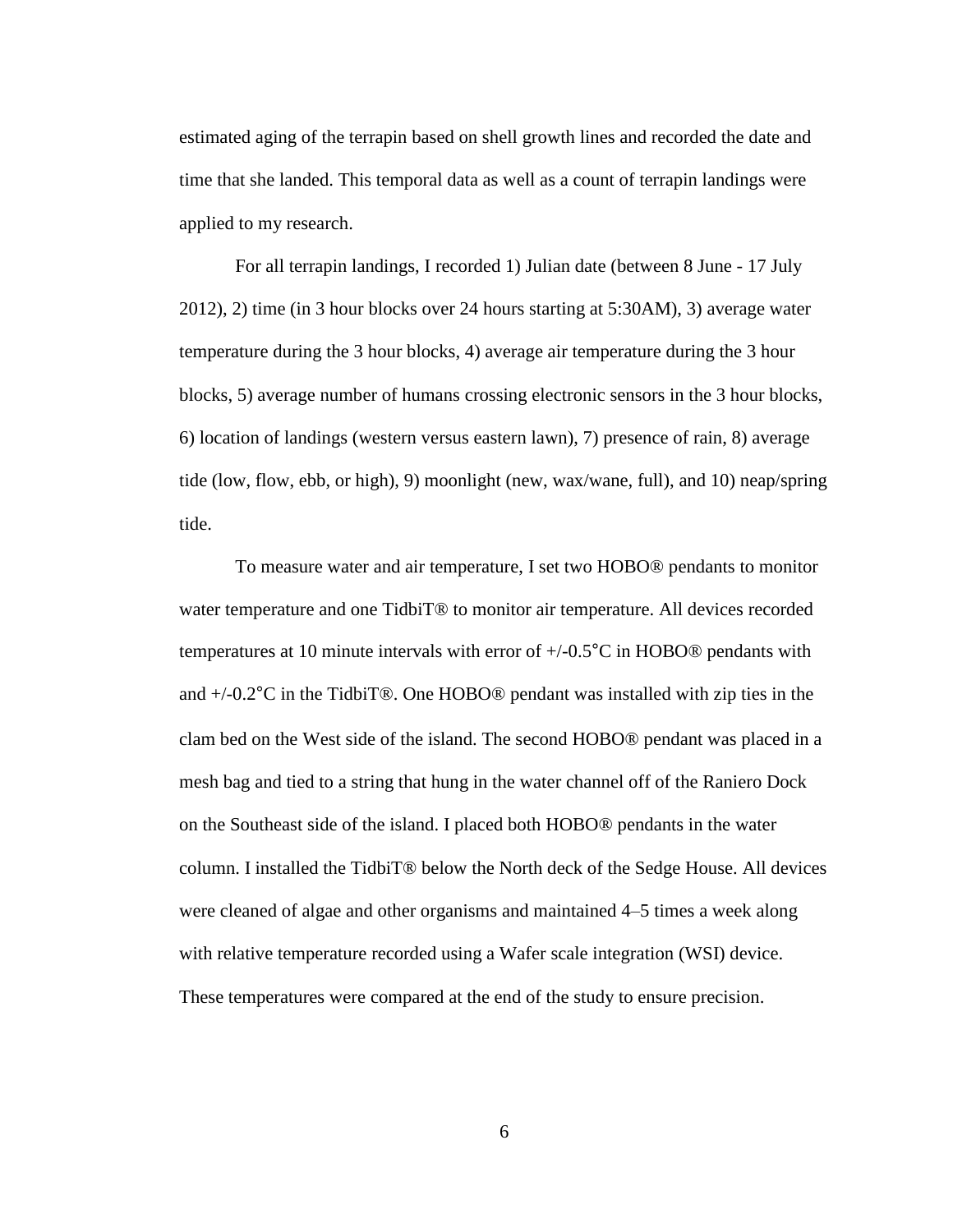To measure human activity, I placed 2 trail monitors (TM1550) that I distinguished as 1004 and 1001 (Figure 1) on the West Lawn of North Sedge Island from 8 June - 17 July 2012. I placed them on the West Lawn of the island since it has historically experienced the most terrapin landings. Human activity was quantified with the number of human crossings through each camera beam. The 1004 camera was located at 0575454/4405345 UTMs, with its receiver located at 0575441/4405345 UTMs. The 1001 camera was located at 057545/4405361 UTMs, with its receiver at 0575441/4405345 UTMs (Figure 1). I recorded each camera's data 4–5 times a week. Cameras were sometimes faulty, yielding crossings as high as 600 although it was recorded that the island was absent of all human groups or had human tampering error. This occurred on 30 June 2012 (loose camera) and 8 July 2012 (children observed playing with camera). The data from these dates were removed from the overall data. I conducted a backward stepwise linear regression ( $\alpha \leq 0.05$ ) to determine what external variables might influence the number of terrapin landings.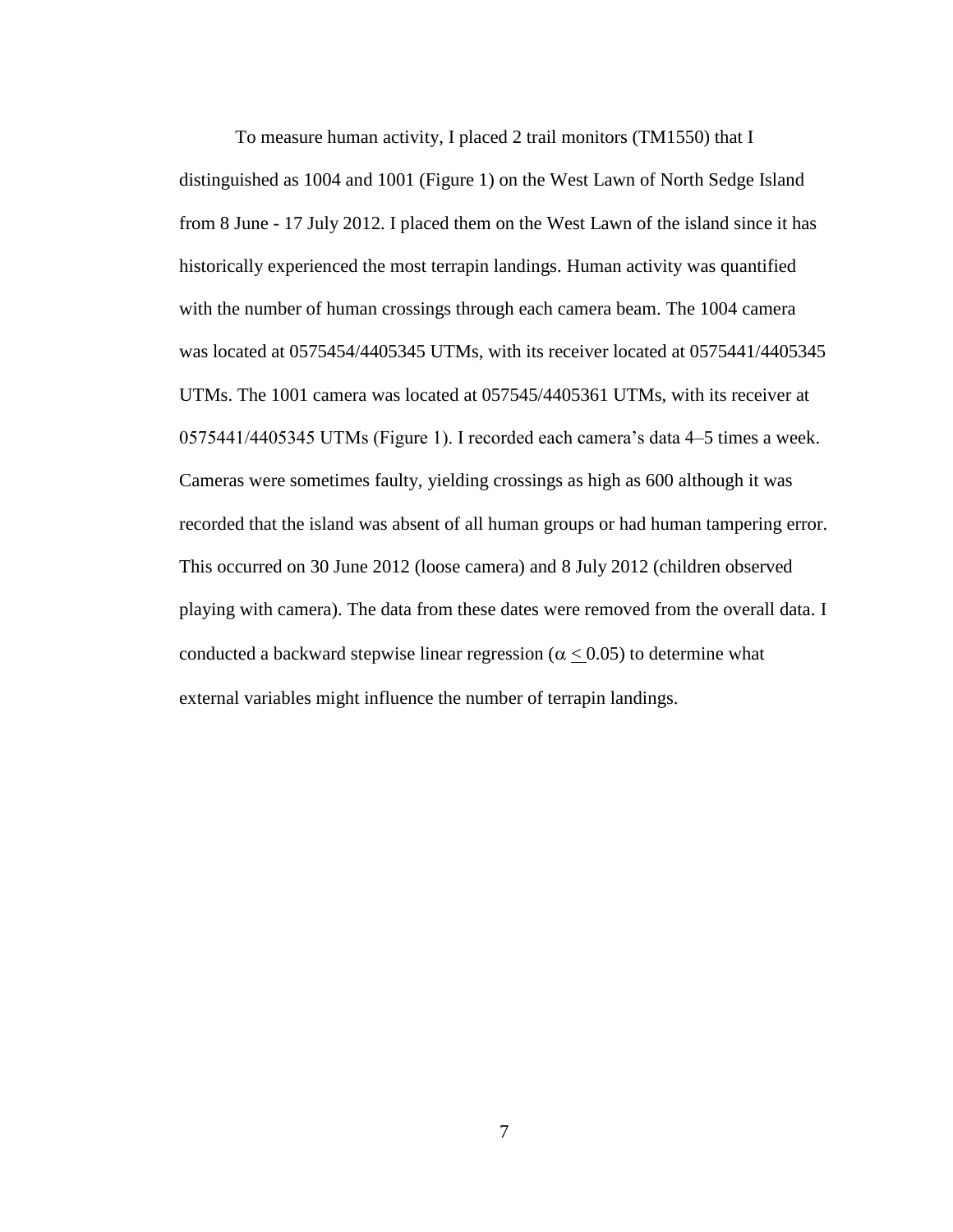#### **Chapter 4**

#### **RESULTS & DISCUSSION**

<span id="page-13-0"></span>During the summer of 2012, 70 terrapins were processed with an average clutch size of 13.4 eggs, a bit more than the overall average (mean from 2006–2009 was 12.5, Wnek 2010). The top model ( $F_{3,30} = 4.357$ ,  $P = 0.01$ ,  $R^2 = 0.30$ ) included date, time, and location with no environmental or anthropogenic variables impacting terrapin landings. Julian date had a negative relationship ( $B = -0.041$ ,  $SE = 0.013$ ,  $P =$ 0.004) with the most landings occurring during the early weeks of the study (e.g. 62% of the landings occurring in the first 13 days of the 38 day study) (Figure 3). This may be the result of warmer temperatures earlier in the nesting season during 2012 (Weather underground 2012). However, nesting season may have started earlier as a result of a warmer spring, thus shifting the start of nesting season prior to the start of this study.

Time showed a non-significant negative relationship in the top model  $(B = -1)$ 0.191,  $SE = 0.101$ ,  $P = 0.069$ ) with 83% of the landings occurring between 5:30AM-2:29PM and the majority of those occurred between 8:00AM-10:00AM (Figure 4). This is unusual compared to nesting times observed on the island in 2007, 2008, and 2009 which had their most active time between 9:00AM-12:00PM (Wnek 2010). Our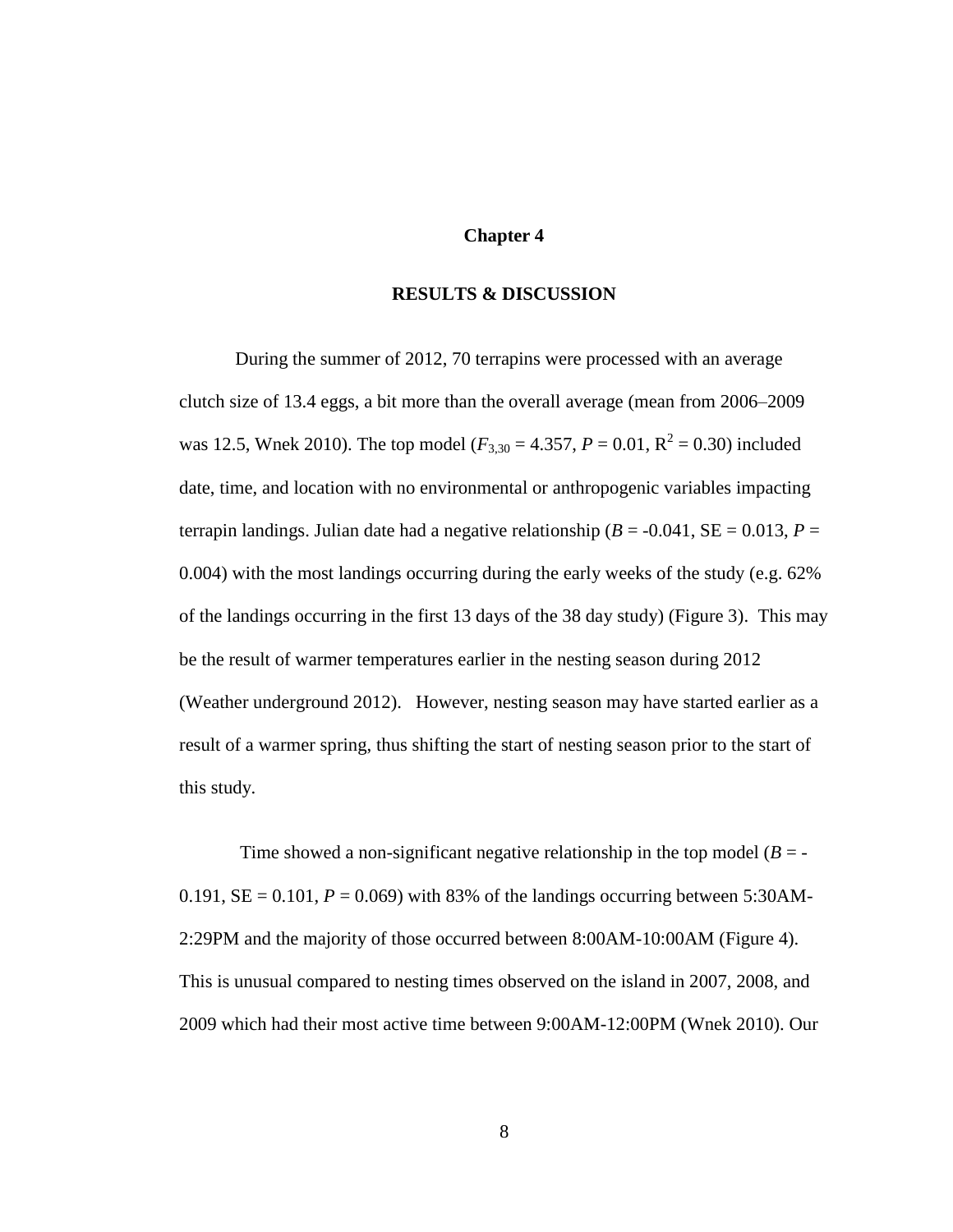nesting time is also earlier than the average diamondback terrapin nesting time in Massachusets, 11:00-1:00PM (Rosenburg 1994).

Last, landings occurred more frequently on the west lawn (65%) than on the east lawn ( $B = -0.757$ ,  $SE = 0.324$ ,  $P = 0.026$ ). This may be due to the larger size of nesting sites on the west lawn as compared to the east lawn. Also, terrapins are more likely to return to the same nesting site time after time (Burger 1977), therefore multiple generations may be returning to the west portion of the island.

Supporting Bowen's and Jenzen's (2008) work with painted turtles, human activity was not a significant predictor in my model, most likely due to the fact that most human crossing occurred between 11:00AM-6:00PM when nesting frequency was usually already lower (Figure 4). The most common landing times (8:00AM-10:00AM) occurred with ≤12 human crossings. In a few circumstances, human crossings spiked in late afternoon, which may have caused a sudden decrease in terrapin landings (Figure 4). However, the frequency of nesting females in the afternoon was greater in past years (Wnek 2010) when fewer groups were admitted to the area.

While previous research found that water temperature may play a role in the metabolism of turtles (Ackerman 1977), foraging behavior of terrapins (Davenport and Ward 1993) and possibly nesting frequency, my regression analysis suggested no significant correlations between water temperature and nesting frequency. Water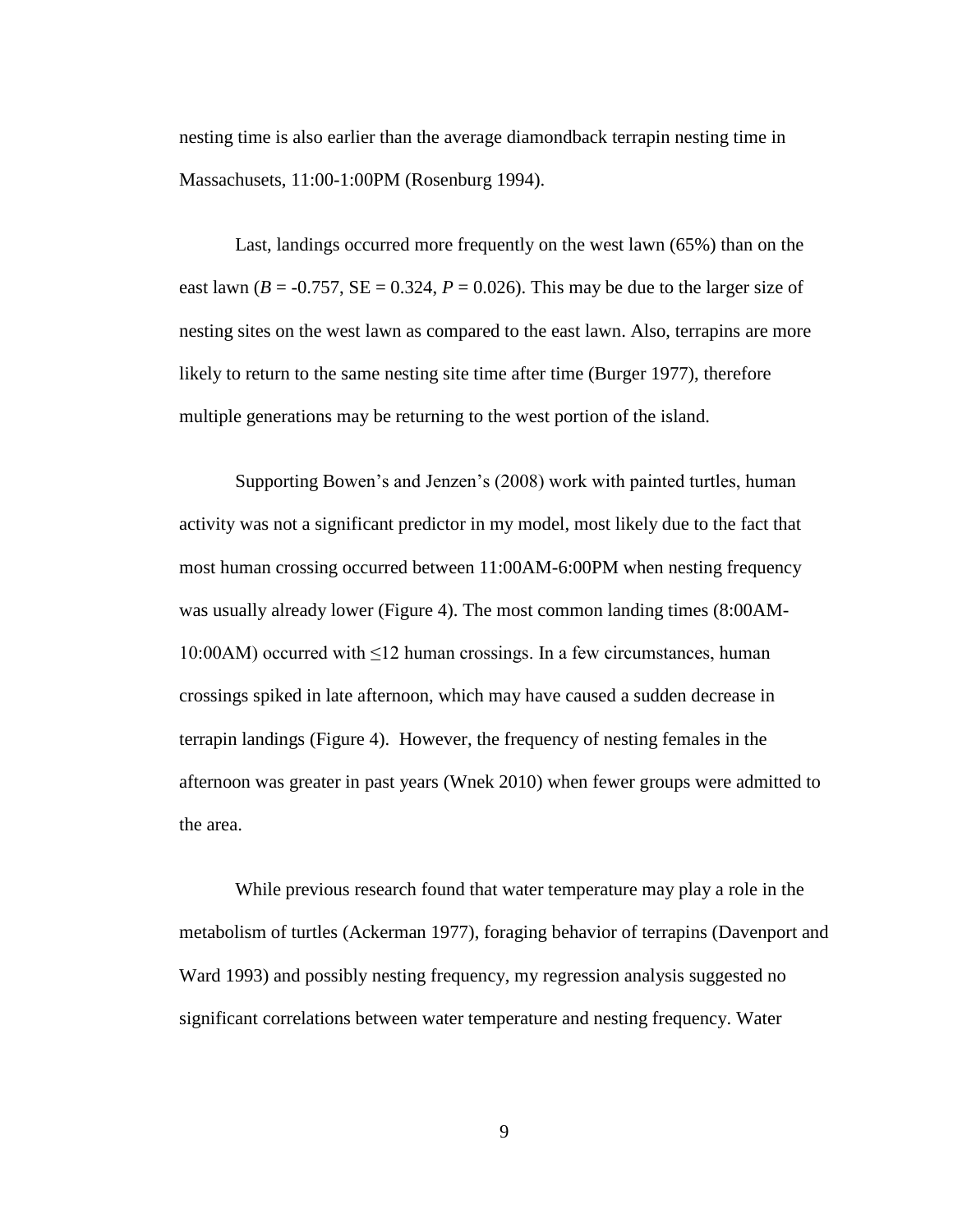temperature was ~2.0°C warmer in the clam bed compared to the Southeast end of North Sedge Island. This may be a result of shallower water depth of water at the clam bed site as opposed to the Rainero Dock. Since Barnegat Bay is a shallow, lagoontype estuary, the majority of the Bay is shallow and is well correlated with air temperatures (BBEP Characterization Report 2001). Additionally, cold water events consisted of a Nor'easter storm (3–8 July 2012) and two upwelling events (25–28 July and 13–16 July, 2012) that brought colder, and theoretically nutrient rich water to the area. When comparing these dates to the terrapin landing dates (Figure 3), terrapin landings were less frequent with most dates consisting of no or few landings. According to Davenport and Ward (1993), there is decreased foraging at cooler temperatures which brings me to believe that terrapins may be using their energy towards increased thermoregulation of basal metabolic rate, rather than nesting and foraging. In painted turtles, the amount of overall energy that a 350g female directly invests into nesting activity is averaged at one percent for a single clutch of eggs (Congdon and Gatten 1989). Perhaps terrapins invest a similar amount but may need to allocate that one percent to thermoregulation. Although my data was nonsignificant, further studies should be made regarding temperature since water temperature is rising due to climate change and is expected to change the natural composition of estuaries as well as shifts the phenology of its inhabitants (Scavia et. al 2002).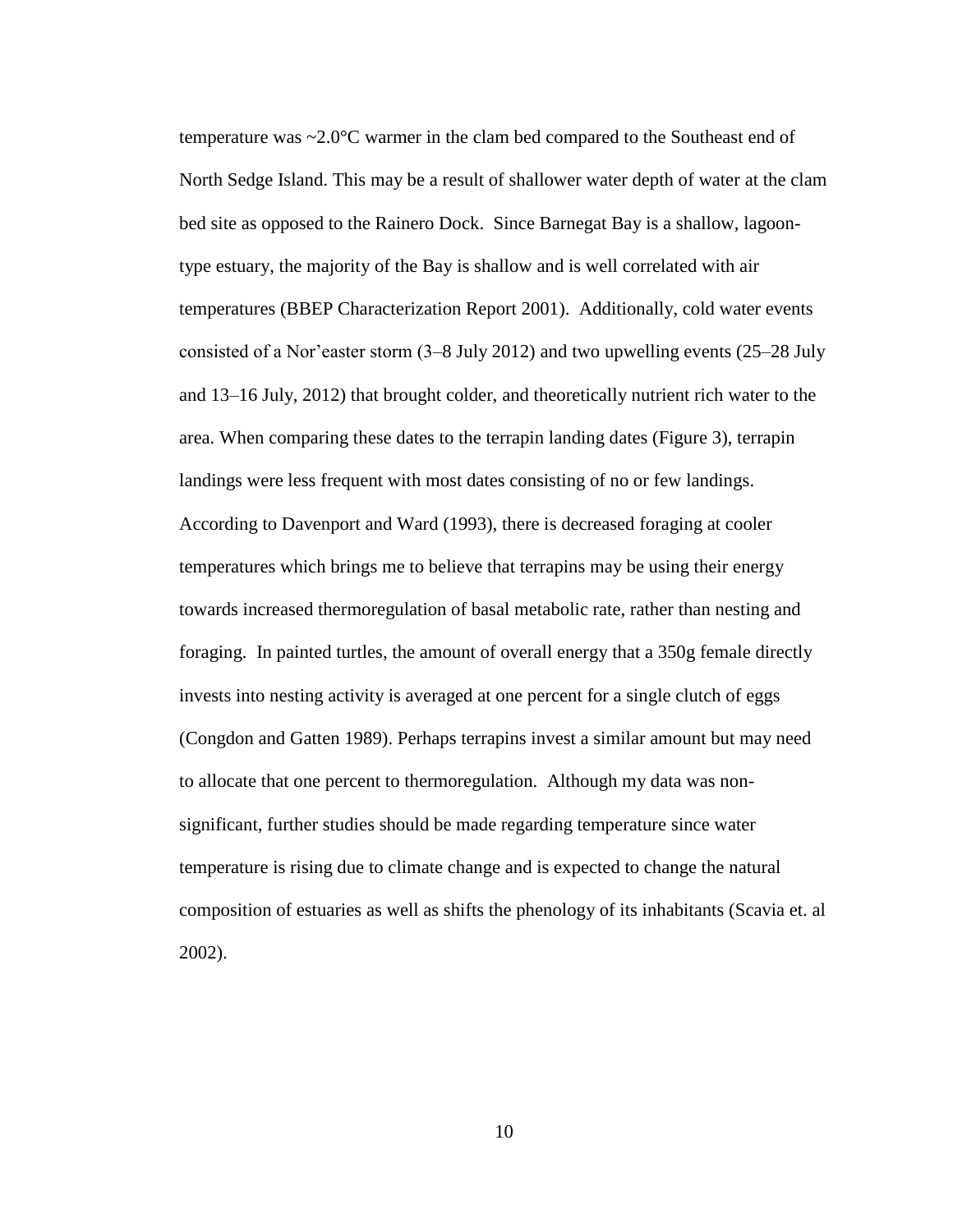Despite the insignificance in anthropogenic activity affecting landing, I anecdotally noted some trends in my observations. First, on days when groups would clam in the clam bed outside the west lawn, terrapins would not land. Second, I noticed that some people would not keep their distance from nesting terrapins, with some not noticing that a terrapin was there. The terrapin would halt her nesting and make a hissing sound as humans passed closely (Figure 5). Third, there were sudden decreases of terrapin activities following days of high human activity (Figure 3). For example, on 11 June 2012, there were two terrapin landings observed with 99 human crossings; however, once human crossings increase to 109 on 12 June 2012, there were no terrapin landings. Additionally, on 15 June 2012 there were 76 human crossings and 10 terrapin landings; however, on 16 June 2012, human crossings spiked to 244 and there were no terrapin landings. There continued to be no landing terrapins until July 15, 2012 when human activity decreased to 4 human crossings. Therefore certain thresholds may exist where human activity affects nesting frequency (possibly >100 human crossings) and a time lag is required for turtles to return to the nesting site. Unfortunately, my data set could not definitively determine this relationship. Bowen and Jenzen (2008) concur with such a finding, in that they emphasized that although human activity may not significantly affect nesting, individual actions should still be taken into account and observed. Additionally, Roosenburg's (1994) observations support mine stating that terrapins can spend anywhere from 15 minutes to 2 hours selecting a nesting site and are "easily disturbed". Other species undergo a similar nesting time lag after being disturbed including some estuarine species such as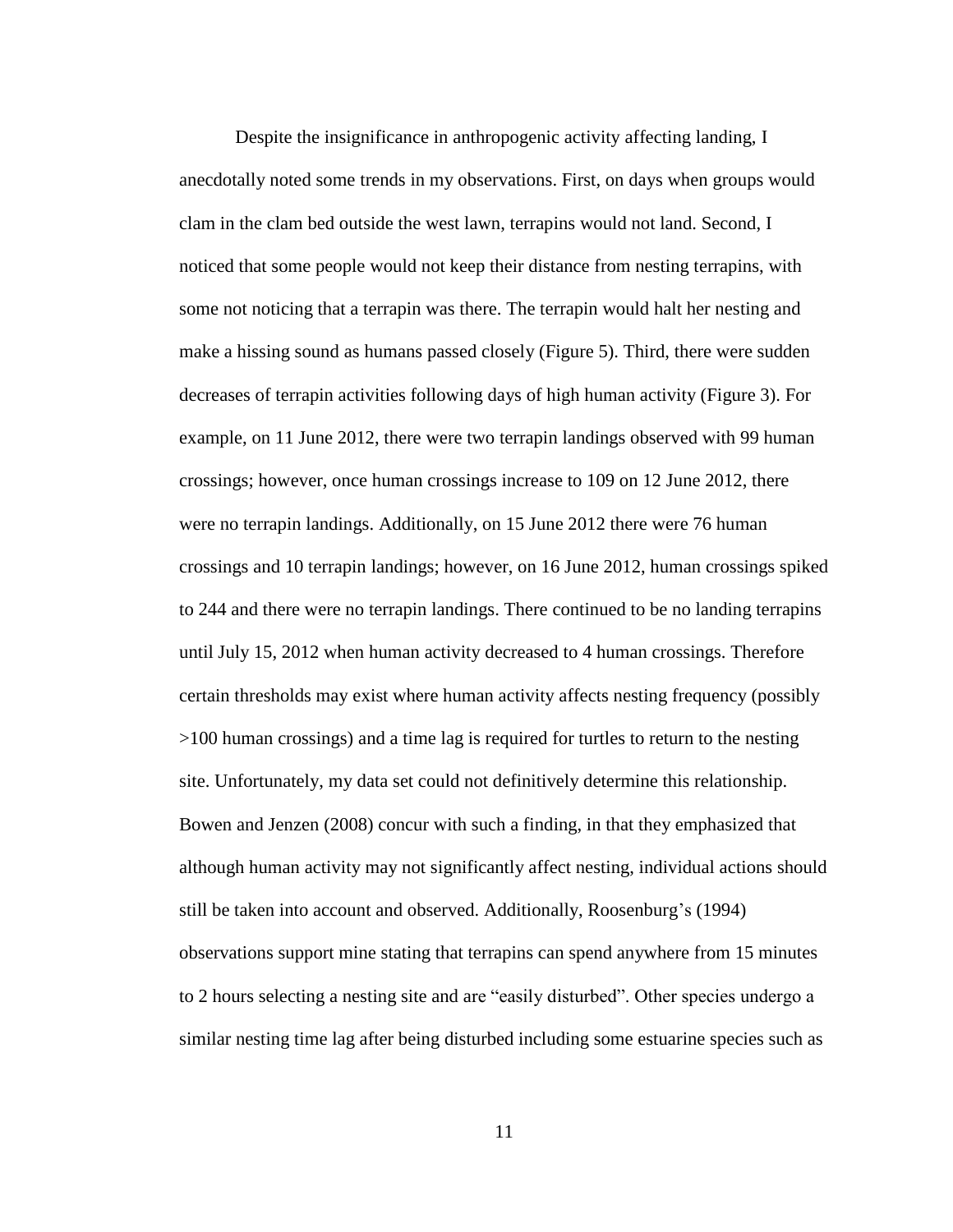osprey (Levenson and Koplin 1984), bald eagles (Mathisen 1968) and shore nesting species such as coastal birds (J. Burger 1981) and sea turtles (Jacobson and Lopez 1994).

 Although the relationships of nesting with human activity was not significant, given the multiple anecdotal pieces of information, I recommend biologists still consider limiting human visitors to the island during the mornings of key nesting dates. With terrapin populations dropping (Seigel and Gibbons 1995), it is increasingly vital to monitor populations and take into consider potential risks to their success.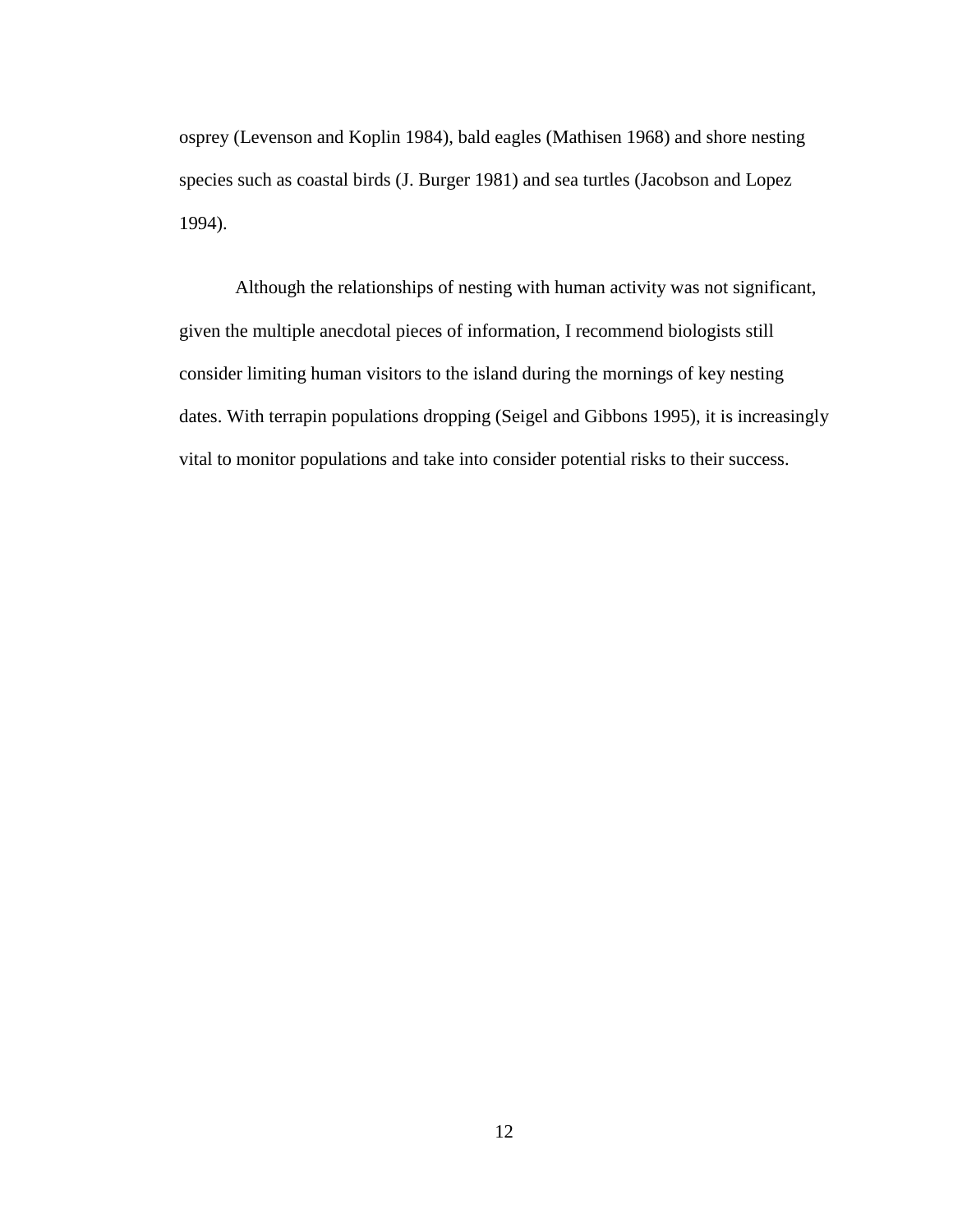#### **LITERATURE CITED**

- <span id="page-18-0"></span>Ackerman, R. A., T. A. Rimkus, and D. B. Lott. 2008. Water relations of snapping turtle eggs. Biology of the snapping turtle (*Chelydra serpentina*). 135–145.
- Barnegat Bay Estuary Program (BBEP) 2001. Comprehensive Conservation and Management Plan. Toms River, NJ: Barnegat Bay Estuary Program. 12–13.
- Bowen, K. D., and F. J. Jenzen. 2008. Human recreation and the nesting ecology of a freshwater turtle (*Chrysemys Picta*). Chelonian Conservation and Biology 7:95–100.
- Burger J. 1977. Determinants of hatching success in diamondback terrapin, *Malaclemys terrapin*. The American Midland Naturalist 97:444–464.
- Burger J. 1981. The effect of human activity on birds at a coastal bay. Biological Conservation 21:231–241.
- Burger, J., and W. A. Montevecchi. 1975. Nest site selection in the terrapin *Malaclemys terrapin.* Copeia 1:113–119.
- Congdon and Gatten. 1989. Movements and energetic of nesting *chrysemys picta*. Herpetologica 45:94–100.

Daiber, F. C. 1982. Animals of the tidal marsh. Van Nostrand Reinold, New York.

Davenport, J., and J. F. Ward. 1993.The effects of salinity and temperature on appetite in the diamondback terrapin *Malaclemys terrapin* (Latreille). Herpetological Journal 3:95–98.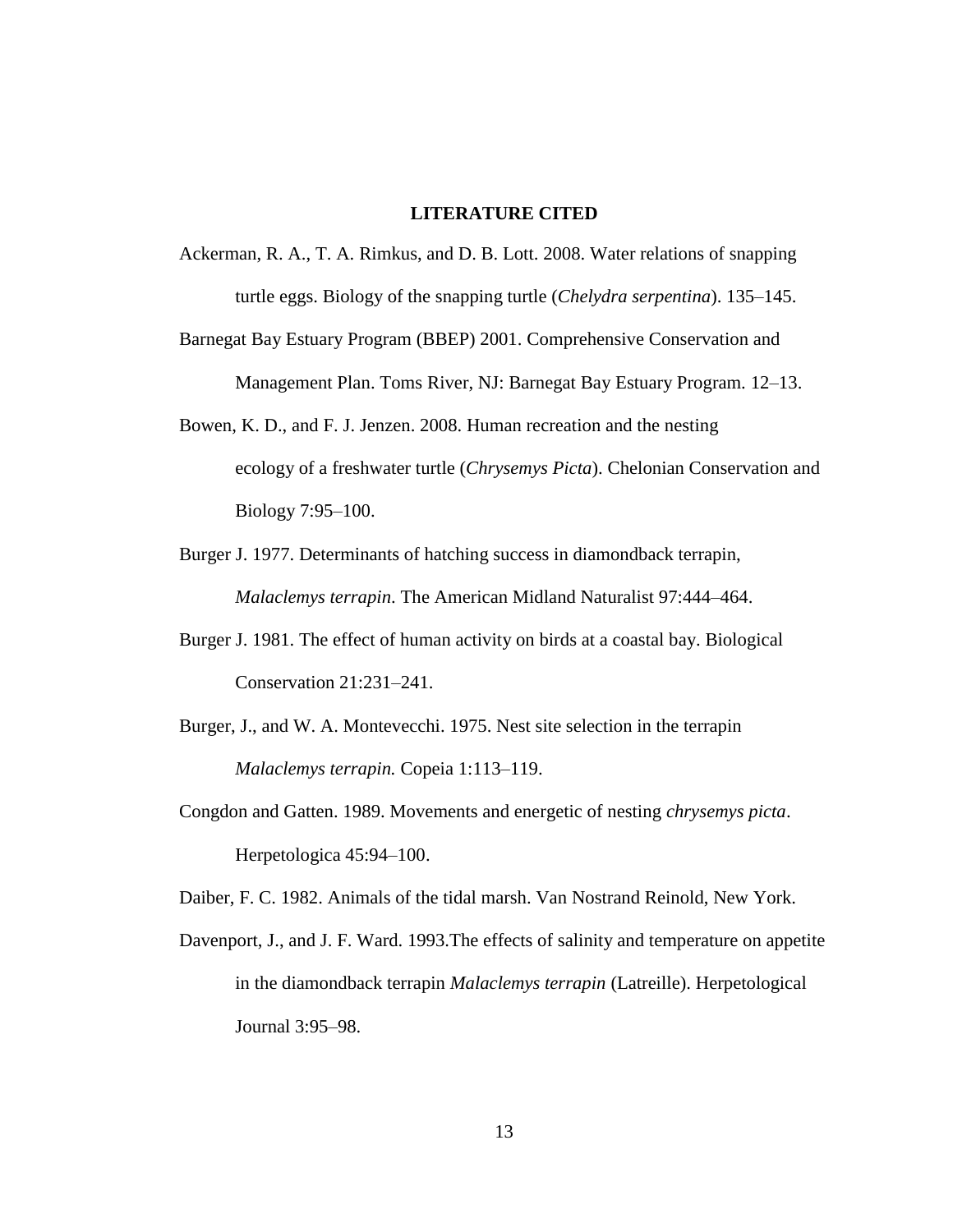- Ernst, C. H., J. E. Lovich, and R. W. Barbour. 1994. Turtles of the United States and Canada. Smithsonian Institution Press, Washington, D. C., USA.
- Feinberg, J. A., and Burke, R. L. 2003. Nesting ecology and predation of diamondback terrapins, *Malaclemys terrapin*, at Gateway National Recreation Area, New York. Journal of Herpetology 37:517–526.
- Fraser, J. D., L. D. Frenzel, and J. E. Mathisen. 1985. The impact of human activities on breeding bald eagles in north-central Minnesota. The Journal of Wildlife Management 49:585–592.
- Glenn, S. M., M. F. Crowley, D. B. Haidvogel, and Y. T. Song. 1996. Underwater observatory captures coastal upwelling events off New Jersey. Eos 77:233–40.
- Jacobson S. K., and A. F. Lopez. 1994. Biological impacts of ecotourism: tourists and nesting turtles in tortuguero national park, Costa Rica. Wildlife Society Bulletin 22:414–419.
- Levenson, H., and J. R. Koplin. 1984. Effects of human activity on productivity of nesting ospreys. The Journal of Wildlife Management 48:1374–1377.
- Moore, M. J., and R. A. Seigel. 2006. No place to nest or bask: effects of human disturbance on the nesting and basking habits of yellow-blotched map turtles (*Graptemys flavimaculata*). Biological Conservation 130:386–393.
- Roosenburg, W. M. 1990. The diamondback terrapin: population dynamics, habitat requirements, and opportunities for conservation. New perspectives in the Chesapeake system: a research and management partnership. Chesapeake Research Consortium 227–234.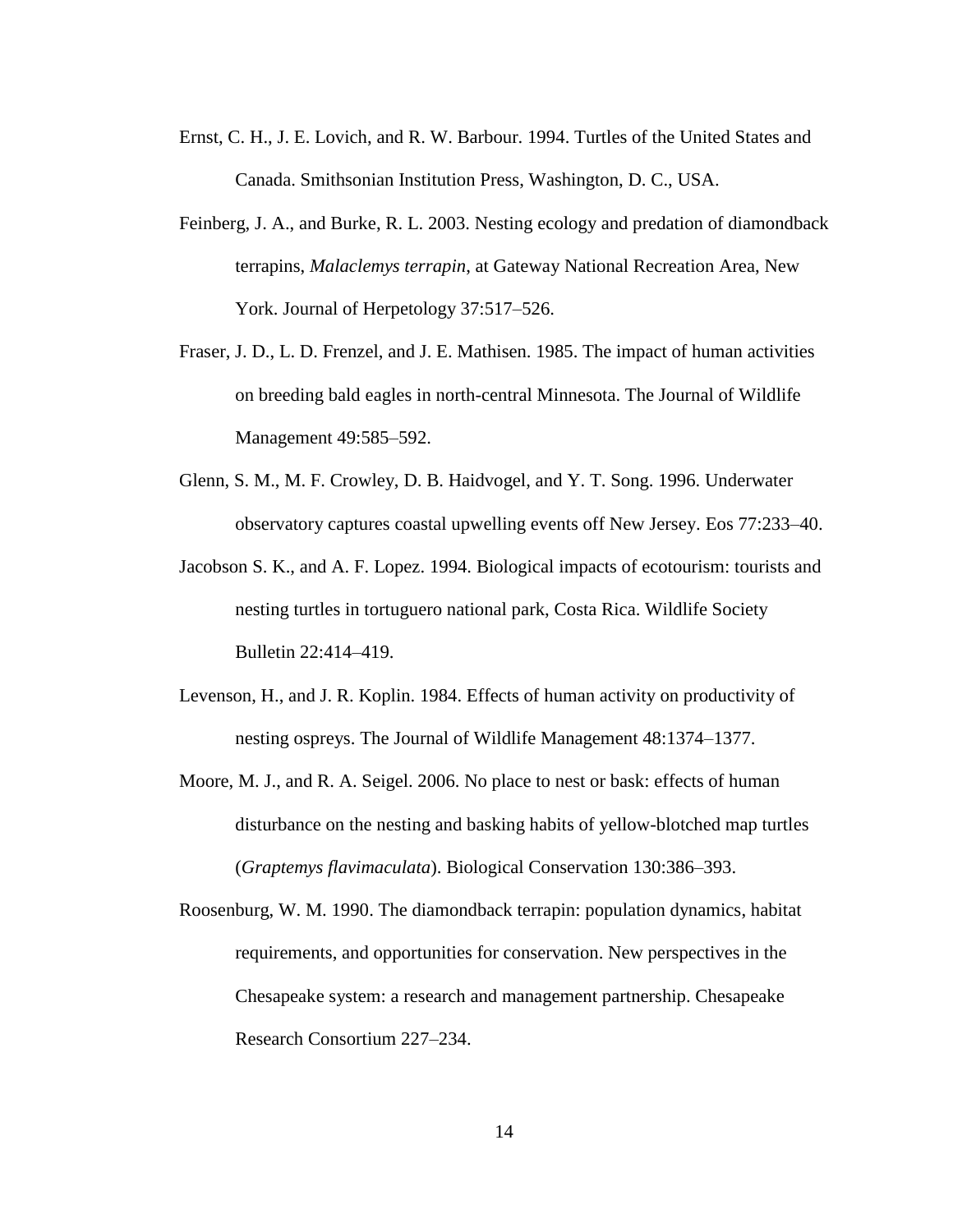- Roosenburg, W. M. 1994. Nesting requirements of the diamondback terrapin: a geographical comparison. Environmental Concern Wetland Journal 2:8–10.
- Scavia, D., J. C. Field, D. F. Boesch, R. W. Buddemeier, V. Burkett, D. R. Cayan, M. Fogarty, M. A. Harwell, R. W. Howarth, C. Mason, D. J. Reed, T. C. Royer, A. H. Sallenger, and J. G. Titus. 2002. Climate change impacts on U.S. coastal and marine ecosystems. Estuaries 25:149–164.
- Seigel, R. A., and J. W. Gibbons. 1995. Workshop on the ecology, status, and management of the diamondback terrapin (*Malaclemys terrapin*), Savannah River Ecology Laboratory, 2 August 1994: final results and recommendations. Chelonian Conservation and Biology 1:240–243.
- Weather Underground. 2012. History of Toms River: weather conditions. Weather Underground Inc.,

http://www.wunderground.com/history/airport/KMJX/2012/4/24/MonthlyHist ory.html#calendar.

- Wnek, J. P. 2010. Anthropogenic impacts on the reproductive ecology of the diamondback terrapin, *Malaclemys terrapin*. Ph.D. Dissertation, Drexel University, Philadelphia, Pennsylvania, USA.
- Wood, R. C., and R. Herlands. 1997. Turtles and tires: the impact of roadkills on northern diamondback terrapin, *Malyaclemys terrapin* terrapin, populations on the Cape May Peninsula, Southern New Jersey, USA. Pages 46–53 *in* J. Van Abbema, Editor. Proceedings: Conservation, Restoration, and Management of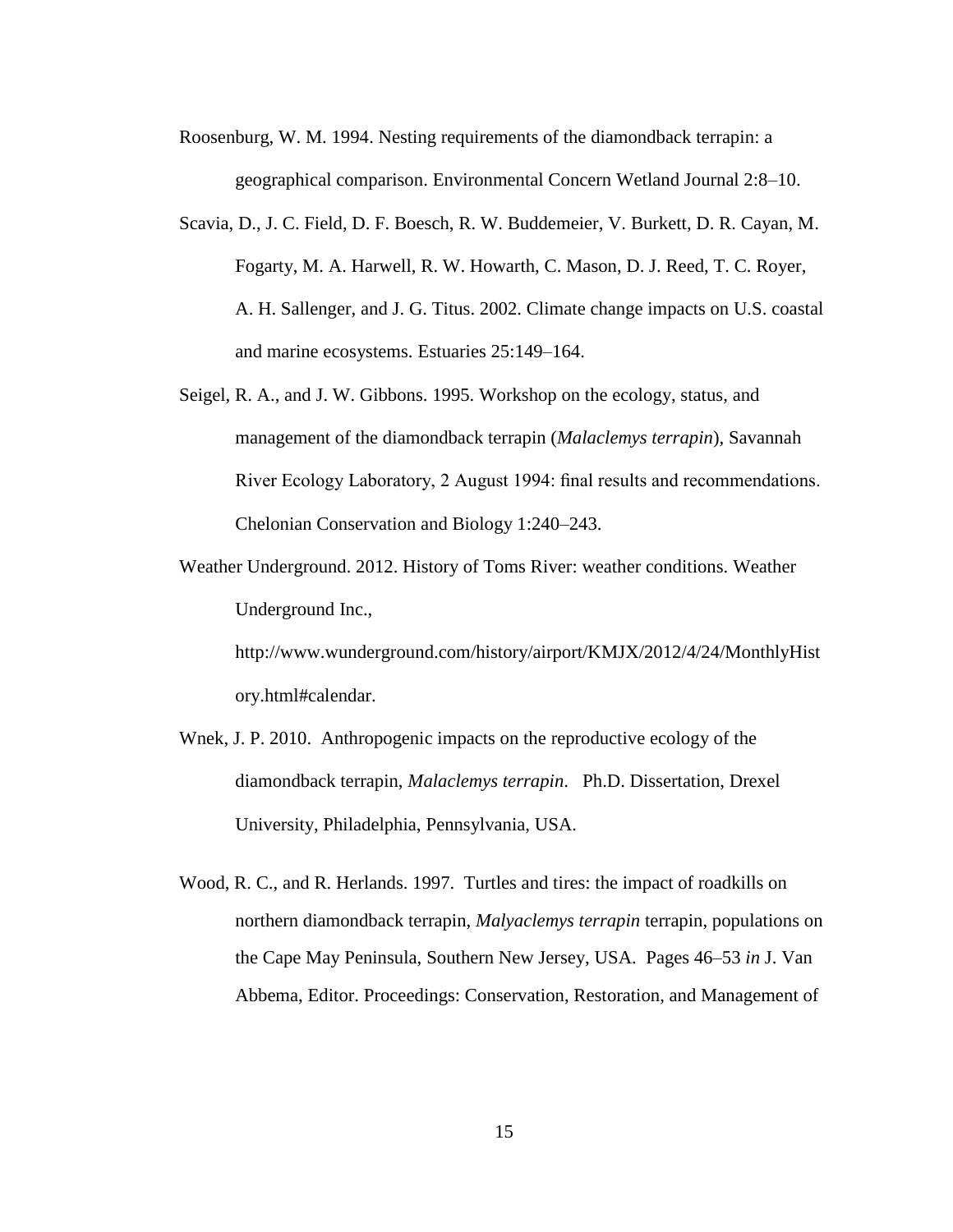Tortoises and Turtles - An International Conference. New York Turtle and Tortoise Society, New York, USA.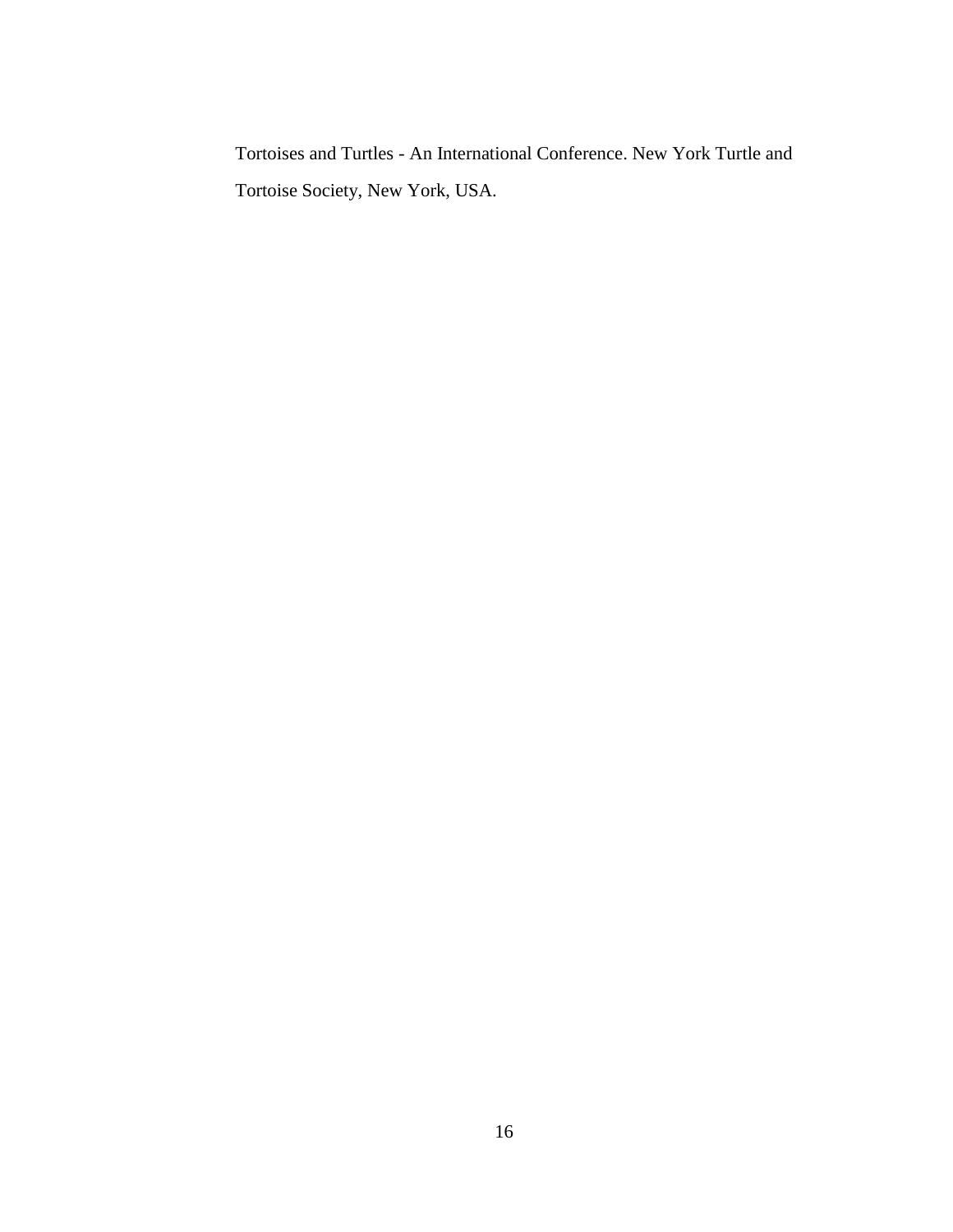#### **FIGURES**

<span id="page-22-1"></span><span id="page-22-0"></span>Figure 1 Study area, south side of Sedge Island in the Barnegat Bay, NJ. Locations of nesting areas as well as HOBO®, TidBit® and trail monitors 1004 and 1001.

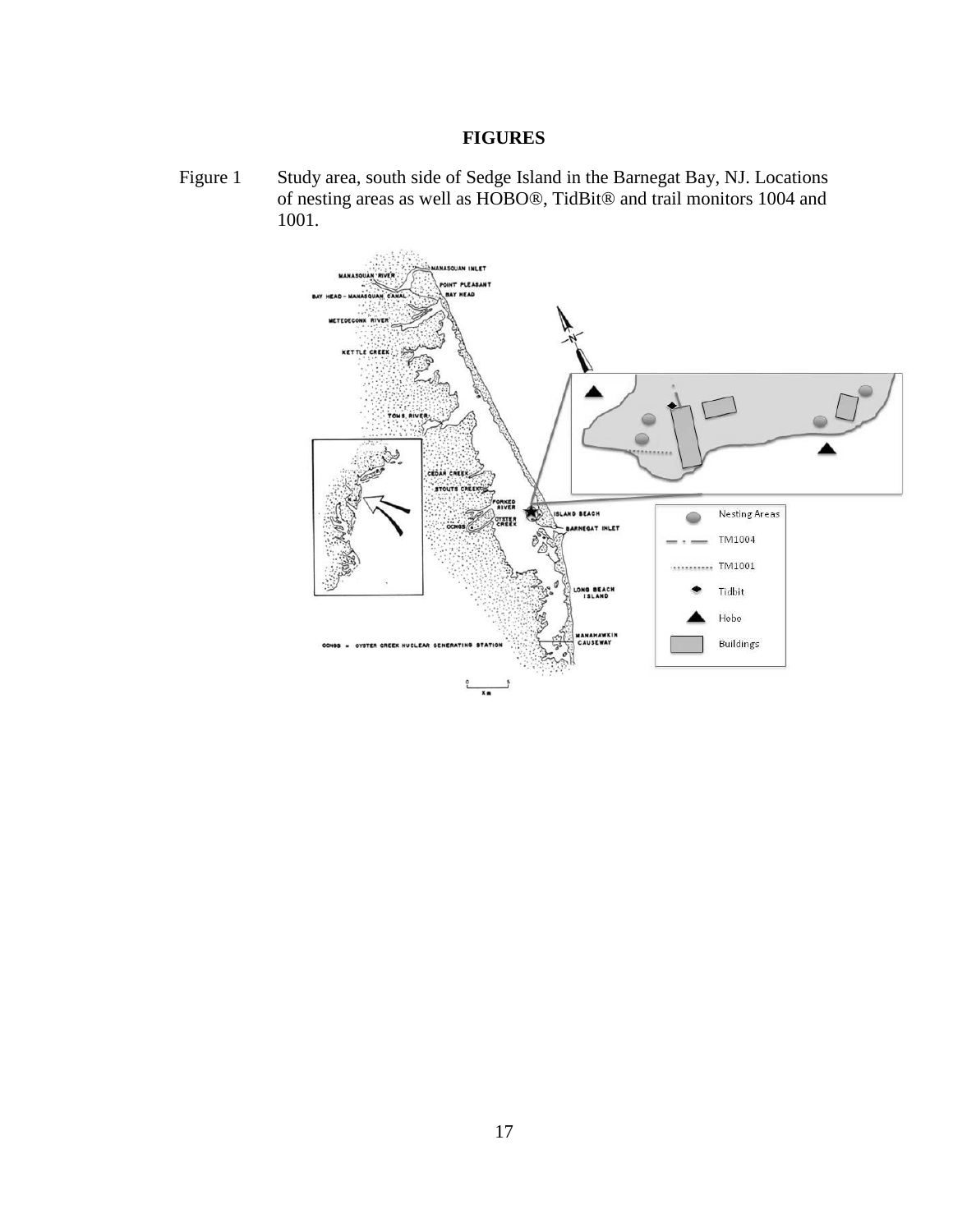<span id="page-23-0"></span>Figure 2 A nesting terrapin (left) on North Sedge Island, NJ. Installation of notches in terrapin's marginal scutes with dremel tool(right).



<span id="page-23-1"></span>Figure 3 Terrapin landing frequency vs. human crossing frequency and date on North Sedge Island, NJ from 8 June 2012- 17 July 2012.

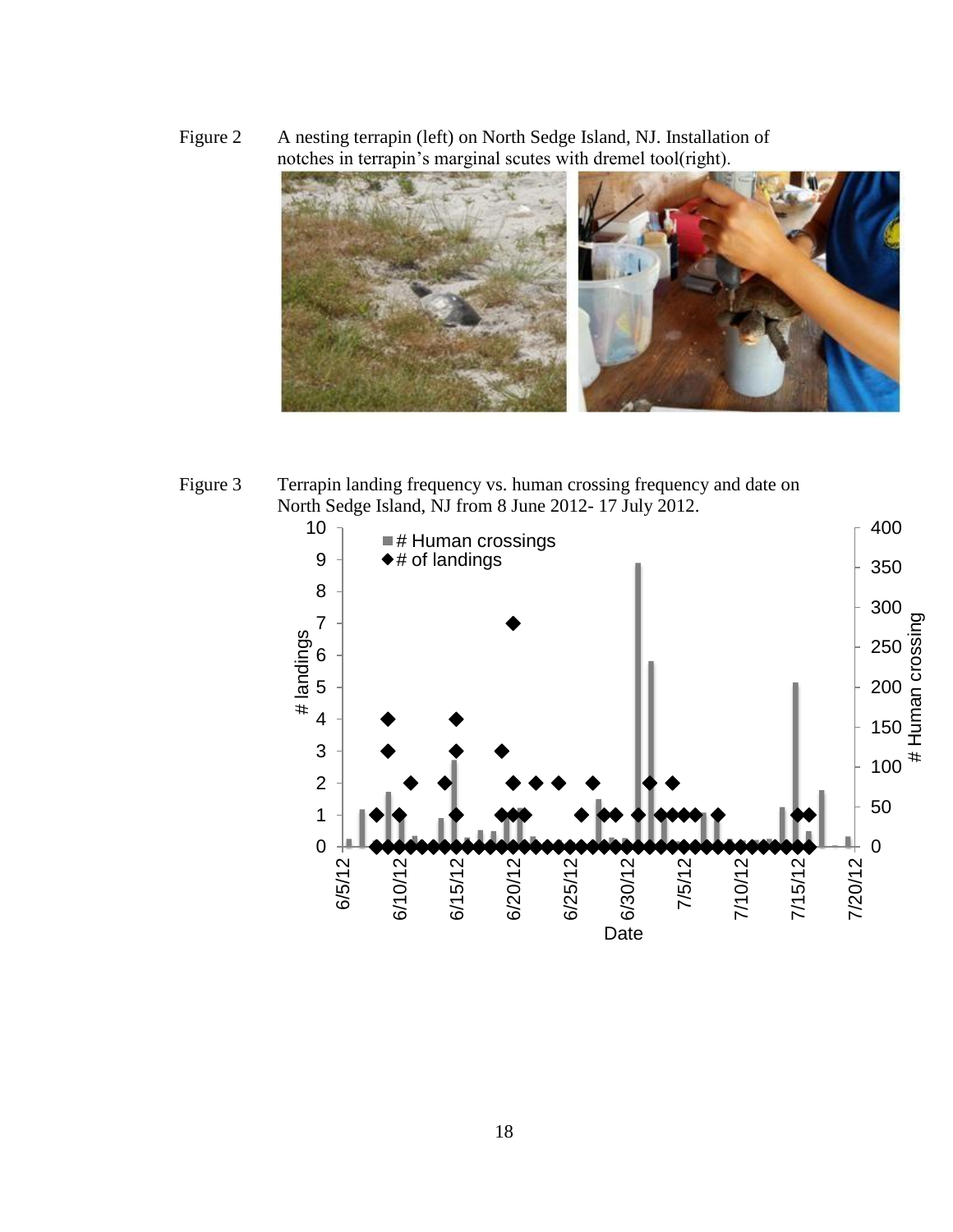<span id="page-24-0"></span>Figure 4 Landing frequency vs. human crossing frequency and time on North Sedge Island, NJ from 8 June 2012- 17 July 2012. Time groupings (24 hour scale) are 1) 5:30–8:29, 2) 8:30–11:29, 3) 11:30–14:29, 4) 14:30– 17:29, 5) 17:30–20:29, 6) 20:30–23:29, 7) 23:30–2:29, and 8) 2:30–5:29.